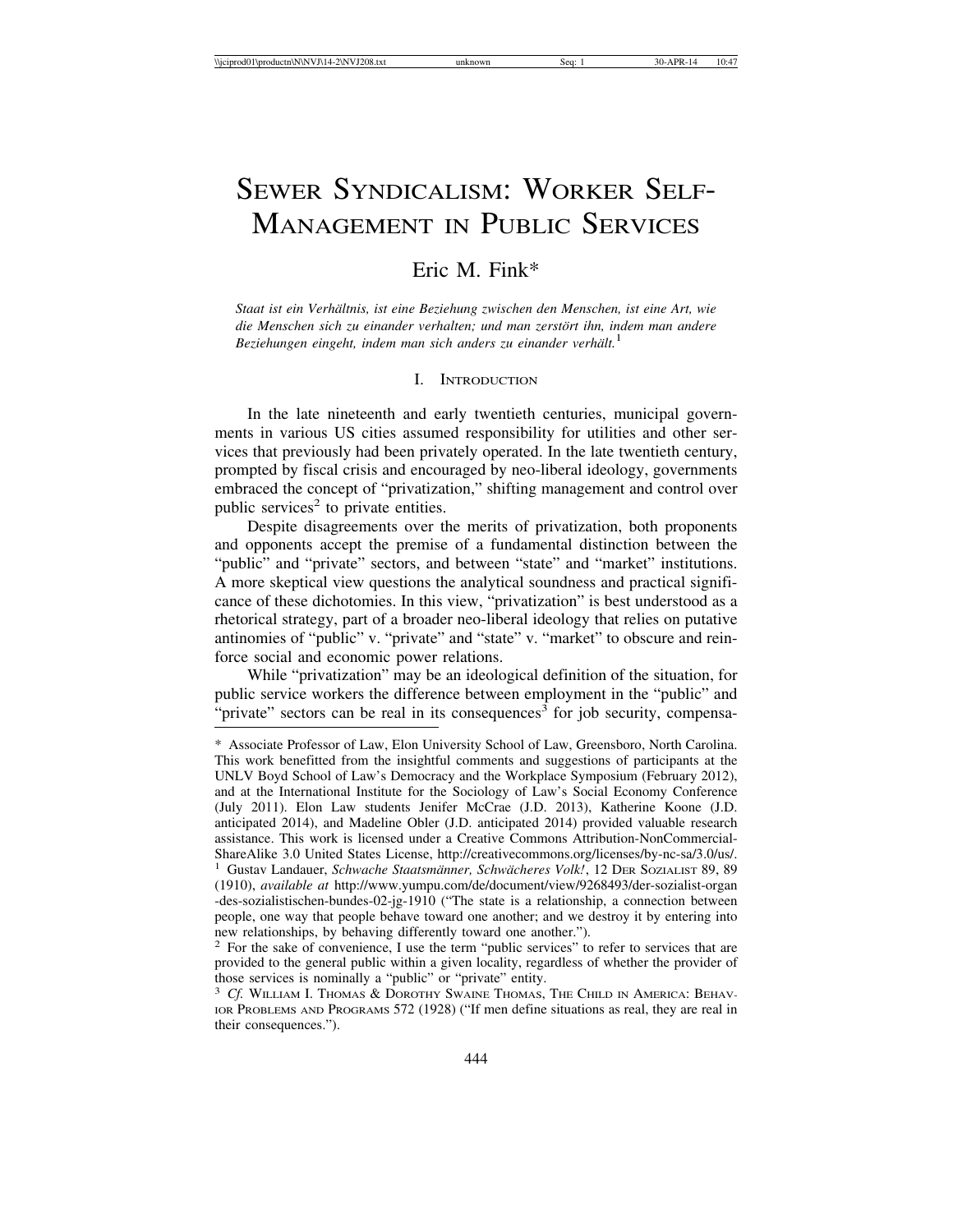tion, and other respects. Yet, in both the "public" or "private" sectors, workers labor under similar conditions of bureaucratic-managerial control, regardless of whether the boss represents a government agency or private company. Against these sibling forms of hierarchical control, this work posits the alternative of "public service syndicalism,"<sup>4</sup> under which workers themselves take responsibility for managing public service operations.

Worker self-management<sup>5</sup> in public services has been rare in the United States. But examples, both here and elsewhere, do exist. Most recently, the British government, as part of its "Big Society" agenda, has pursued the creation of employee-run public service "mutuals." Critics within the labor movement and the left have regarded that initiative with suspicion, seeing it as an effort to continue a neo-liberal agenda under the guise of worker empowerment. Yet, the fact that a center-right British government has at least embraced

<sup>5</sup> I use the terms "worker self-management" and "worker control" interchangeably in this work. *Cf.* Sam Dolgoff, *Workers' Control vs Workers' Self-Management*, *in* THE ANARCH-IST COLLECTIVES: WORKERS SELF-MANAGEMENT IN THE SPANISH REVOLUTION 1936-1939 app. at 81 (Sam Dolgoff ed., 1974) (distinguishing "workers' control" ("a strictly limited area of decision-making power, a voice—at best secondary—in the control of the conditions of the work place") from "workers' self-management" ("the organization of all workers in the work place into a workers' council or factory committee . . . which makes all the decisions formerly made by the owners and managers")). The form of public service syndicalism envisioned here is closer to Dolgoff's conception of "worker self-management" in its operation, though the idea of implementing this form through legal and policy intervention by the state will no doubt be met with skepticism by orthodox syndicalists. *See id.* (identifying "self-management" as "the very process by which the workers themselves *overthrow* their managers and take on their own management and the management of production in their own work place"). *See also* Wilshire, *supra* note 4 ("Instead of the State giving industrial control to the workers, as the Socialists fondly hope, the Syndicalists look to the workers taking such control and giving it to the community.").

<sup>4</sup> The term public service syndicalism is used here as a shorthand for a model of public service delivery through entities directly controlled and managed by workers ("public service syndicates"). *See* Kenneth Casebeer, *Community Syndicalism for the United States: Preliminary Observations on Law and Globalization in Democratic Production* 5 (Miami Law Research Paper Series, Working Paper No. 2011-36, 2011), *available at* http://ssrn .com/abstract=1966172 (defining "community syndicalism" as a system of "local community start-up finance and operating credit for industrial production combined with democratic worker ownership and control of production"). The choice of nomenclature consciously links the call for public service syndicalism to radical currents within the labor movement emphasizing direct worker control over the workplace. *See* Mark M. Hager, *Bodies Politic: The Progressive History of Organizational "Real Entity" Theory*, 50 U. PITT. L. REV. 575, 618 (1989) ("Syndicalism's central ambition was to achieve direct and democratic worker control of industrial management decisions."); Tom Brown, *Principles of Syndicalism*, LIBCOM .ORG (Nov. 27, 2006, 4:08 PM), http://libcom.org/library/principles-of-syndicalism-tom -brown (this material was originally published as a series of articles in WAR COMMENTARY FOR ANARCHISM in 1943) (defining "Syndicalism" as "a theory and movement of trade unionism . . . in which all means of production and distribution are brought under the direct control of their workers by the use of direct action, and organized through federations of labor unions; direct political and economic democracy in the workplace and community organized through labor unions and federations, including the abolition of capitalism, social classes, parliamentary government, bureaucracy and political parties"); Gaylord Wilshire, *Syndicalism: What It Is*, LIBCOM.ORG (Dec. 30, 2007, 3:58 PM), http://libcom.org/library /syndicalism-what-it (this work was originally published as a pamphlet in 1912 in London by Twentieth Century Press) ("The essence of Syndicalism is the control by the workers themselves, be they intellectual or manual, of the conditions of their own work.").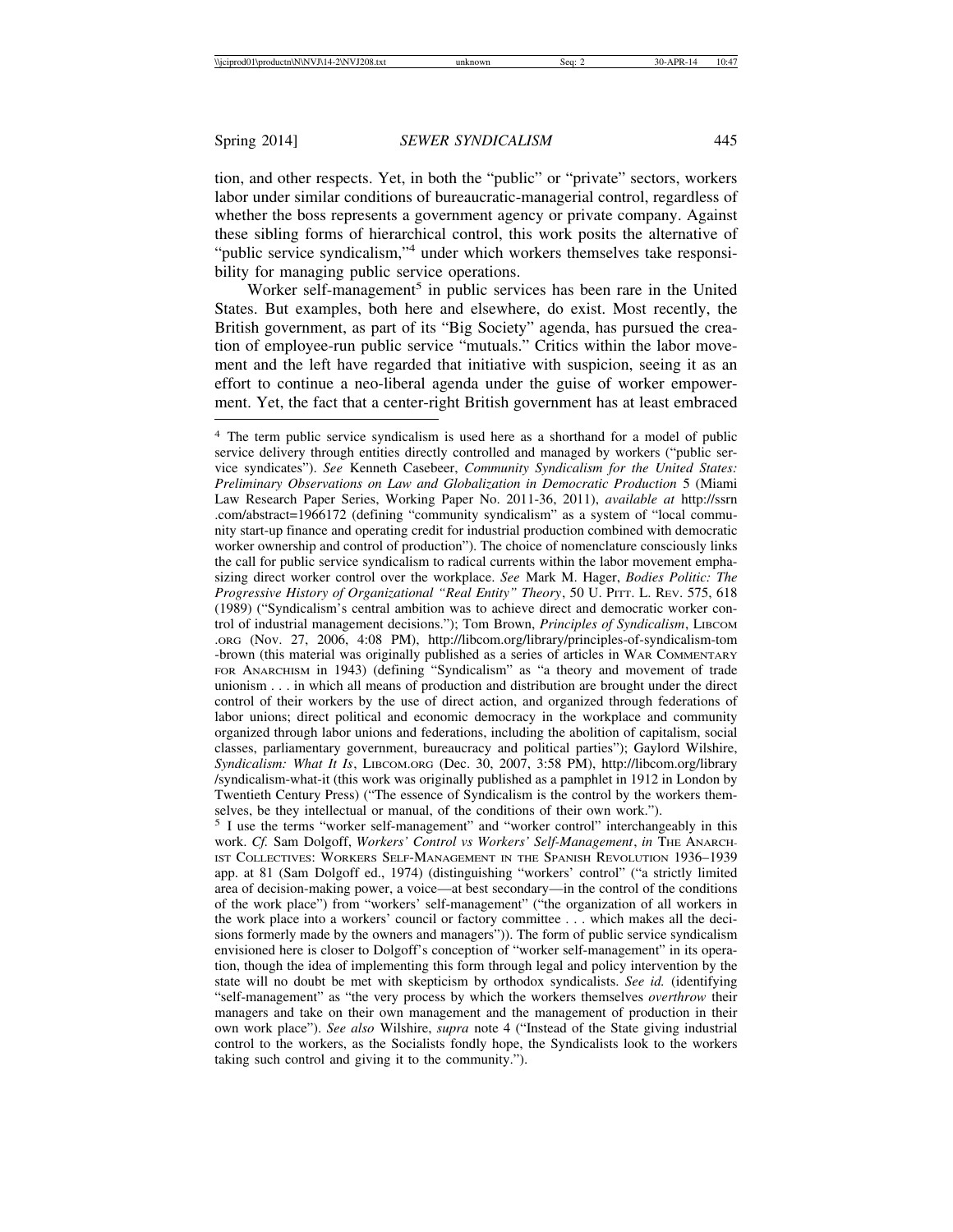the language of worker control in public services suggests that similar experimentation may be politically feasible in the United States as well.

## II. THE PUBLIC-PRIVATE PENDULUM

Over the course of the past hundred or so years, the management of public services has passed back-and-forth between government and private entities. In the late nineteenth and early twentieth centuries, the dominant trend was toward government responsibility for services. In the late twentieth century, a reverse trend of privatization gained momentum. In the early twenty-first century, the picture has been mixed, with both continued privatization in some areas and a return to government operation in others.

### *A. Municipalization*

While municipal government in the United States directly provided some public services in colonial times,<sup>6</sup> the general pattern began with private actors providing services under government regulation, evolving into a system of "direct public subcontracting" in the early nineteenth century, before giving way to direct municipal provision in the late nineteenth and early twentieth centuries.<sup>7</sup>

The early twentieth century municipal governments that assumed responsibility for public utilities and services represented the local face of the Socialist<sup>8</sup> and Progressive<sup>9</sup> movements. The differing ideologies of these movements appealed to different core constituencies: Socialists, rooted in the industrial working class and organized labor movement,<sup>10</sup> were devoted to abolishing

<sup>6</sup> Edward L. Glaeser, *Public Ownership in the American City* 27 (Nat'l Bureau of Econ. Research, Working Paper No. 8613, 2001), *available at* http://www.nber.org/papers/w8613 (noting that, under English colonial rule, "water, fire and sanitation were the primary responsibilities of the earliest government of New York, the Common Council").

<sup>7</sup> *Id.* at 31–32 (reviewing history of sanitation services in New York); *id.* at 32–33 (street paving); *id*. at 33–37 (mass transit). *See also* Paul Jerome Raver, *Municipal Ownership in the Last Five Years,* 9 J. LAND & PUB. UTIL. ECON. 121, 121 n.1 (1933) (citing "rapid growth in the number and size of municipal enterprises" between 1912 and 1917); Thomas F. Campbell, *Municipal Ownership*, ENCYCLOPEDIA CLEVELAND HIST., http://ech.case.edu /cgi/article.pl?id=MO (last modified July 21, 1997, 1:13 PM).

<sup>8</sup> The leading example here is Milwaukee under Mayors Emil Seidel and Daniel Hoan. *See* ELMER AXEL BECK, THE SEWER SOCIALISTS: A HISTORY OF THE SOCIALIST PARTY OF WIS-CONSIN 1897–1940, at 68, 140 (1982). For other examples, see generally RICHARD W. JUDD, SOCIALIST CITIES: MUNICIPAL POLITICS AND THE GRASS ROOTS OF AMERICAN SOCIALISM (1989); SOCIALISM AND THE CITIES (Bruce M. Stave ed., 1975).

<sup>&</sup>lt;sup>9</sup> A leading example is Cleveland Mayor Tom Johnson. See generally EUGENE C. MUR-DOCH, TOM JOHNSON OF CLEVELAND (1994); Robert H. Bremner, *The Civic Revival in Ohio: Reformed Businessman: Tom L. Johnson*, 8 AM. J. ECON. & SOC. 299 (1949). For other examples, see MARTIN J. SCHIESL, THE POLITICS OF EFFICIENCY: MUNICIPAL ADMINISTRA-TION AND REFORM IN AMERICA 1880–1920, at 81–83 (1977).

<sup>10</sup> *See* JUDD, *supra* note 8, at 29–35. In some cities, municipal Socialists also drew support, at least temporarily, from middle-class, business-oriented reformers, forming coalitions based on shared concerns about corruption and inefficiency in local government. *See id.* at 22–23, 36–40.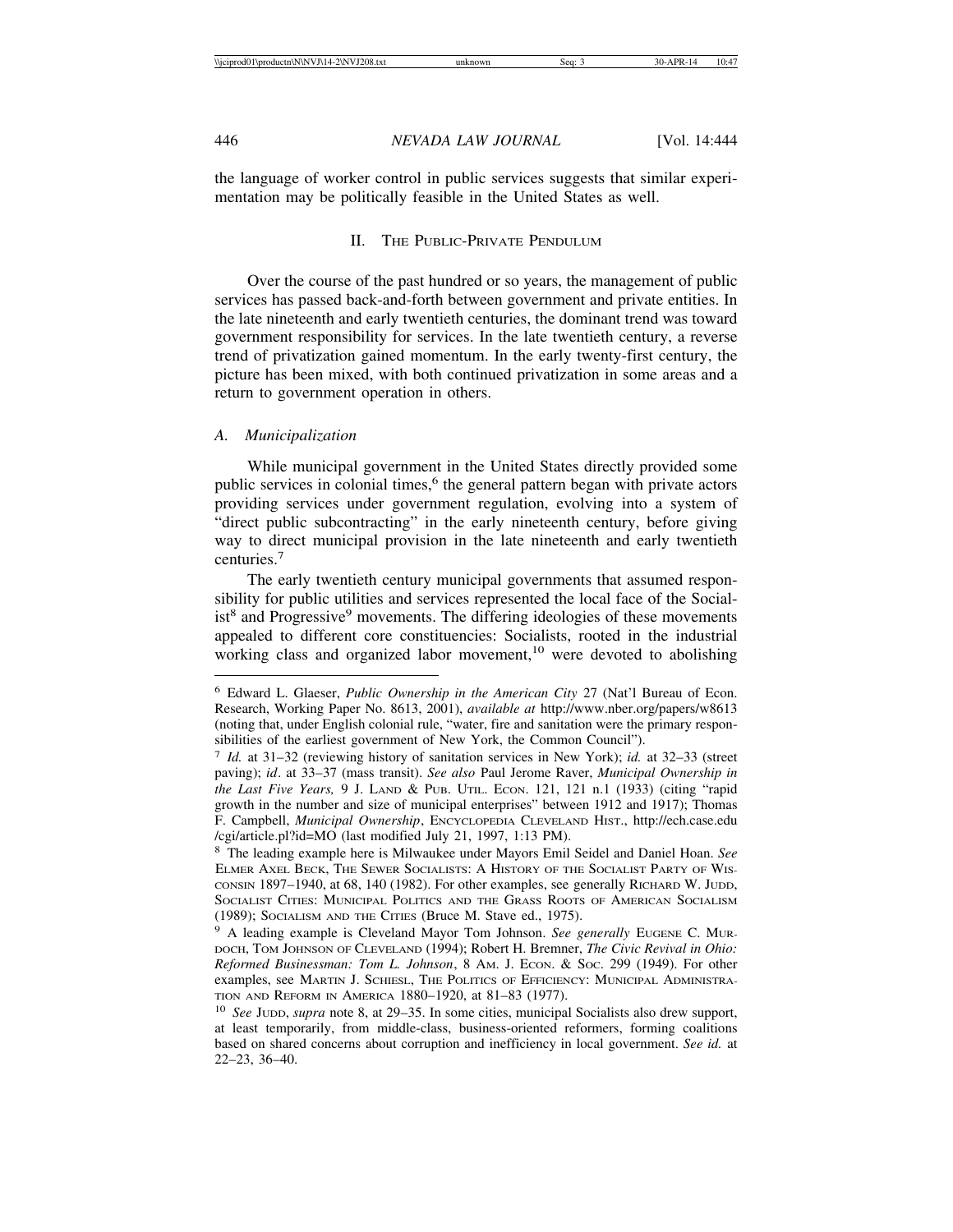industrial capitalism in favor of a "Cooperative Commonwealth."11 Progressives, rooted in the professional and managerial middle-class, accepted industrial capitalism and sought merely to ameliorate its more adverse consequences through regulation and reform.<sup>12</sup>

Yet, in practice, municipal Socialists and Progressives pursued similar agendas in office, most notably the public ownership of utilities and expansion of services.<sup>13</sup> For Progressives, the primary motivations were concerns over

<sup>12</sup> *See* RICHARD HOFSTADTER, THE AGE OF REFORM: FROM BRYAN TO F.D.R. 5, 227–38 (1955); ARTHUR S. LINK, WOODROW WILSON AND THE PROGRESSIVE ERA: 1910–1917, at 1–2, 18–19 (1954).

<sup>13</sup> *See* Gail Radford, *From Municipal Socialism to Public Authorities: Institutional Factors in the Shaping of American Public Enterprise*, 90 J. AM. HIST. 863, 866 (2003) (identifying municipal socialists and Progressives as part of "a broader political tendency in the late nineteenth and early twentieth centuries" pursuing "the agenda of public ownership"). Indeed, the similar approach to municipal government by Socialist and Progressive administrations was a subject of criticism from within the Socialist camp. Critics viewed the reformist agenda, including the focus on municipal utilities and services, as a distraction from the cause of overcoming capitalism. *See, e.g.*, Lippman, *supra* note 11, at 184, 185–89 (criticizing Socialist administrations in Milwaukee and Schenectedy for failing to "keep themselves clearly distinguished from the progressives"); Kenneth E. Hendrickson, Jr., *Tribune of the People: George R. Lunn and the Rise and Fall of Christian Socialism in Schenectady*, *in* SOCIALISM AND THE CITIES, *supra* note 8, at 72, 85–86 (discussing Lippman's criticism). Shortly after castigating municipal Socialists for pursing a reformist agenda, Lippman himself would abandon socialism in favor of progressive reform. *Id.*; ARTHUR MANN, LA GUARDIA COMES TO POWER: 1933, at 106–07 (1965) (citing Lippman's support for Fiorello La Guardia's 1933 mayoral campaign, which united middle-class "good government" reformers with labor unions and working class voters).

<sup>11</sup> James R. Green, *The "Salesmen-Soldiers" of the Appeal "Army": A Profile of Rank-and File Socialist Agitators*, *in* SOCIALISM AND THE CITIES, *supra* note 8, at 13, 34–35; JUDD, *supra* note 8, at 32, 35; William C. Pratt, *"Jimmie Higgins" and the Reading Socialist Community: An Exploration of the Socialist Rank and File, in Socialism AND THE CITIES, supra* note 8, at 141, 144. *See also* Walter Lippman, *On Municipal Socialism, 1913: An Analysis of Problems and Strategies*, *in* SOCIALISM AND THE CITIES, *supra* note 8, at 184, 189 (criticizing his fellow Socialists for "assum[ing] that we alone represent every step in progress from personal honesty to the Cooperative Commonwealth"). The idea of the "cooperative commonwealth" originated among utopian socialists in the nineteenth century, who established independent communities, organized on socialist principles, in an attempt to live and promote their vision of society. JOHN CURL, FOR ALL THE PEOPLE: UNCOVERING THE HIDDEN HISTORY OF COOPERATION, COOPERATIVE MOVEMENTS, AND COMMUNALISM IN AMERICA 57–58 (2d ed. 2009) (associating "the idea of a cooperative commonwealth" with the "Rochdale cooperative movement" originating in mid-nineteenth century England and spreading to America in the 1860s); see Edward W. Bemis, *Coöperation in New England*, *in* 6 HISTORY OF COOPERATION IN THE UNITED STATES 17, 17 (Herbert B. Adams ed., 1888) (identifying Brook Farm Community as early example "an attempt (1842-6) to form a coöperative commonwealth"). See also LAURENCE GRONLUND, THE COOPERATIVE COMMON-WEALTH IN ITS OUTLINES: AN EXPOSITION OF MODERN SOCIALISM 102 (1884). The Knights of Labor expressly declared the aim of "transform[ing] the country into what they came to call a Cooperative Commonwealth" by "establish[ing] co-operative institutions such as will tend to supersede the wage-system, by the introduction of a co-operative industrial system." CURL, *supra* at 4, 87. Significantly, the Knights also called for "public ownership of railroads and other commercial transport; of telegraph and telephones, water systems and utilities." *Id.* at 87–88*.* A call the Socialist Party would take up and put into practice in several cities in the early twentieth century. *See* JUDD, *supra* note 8, at 20–23.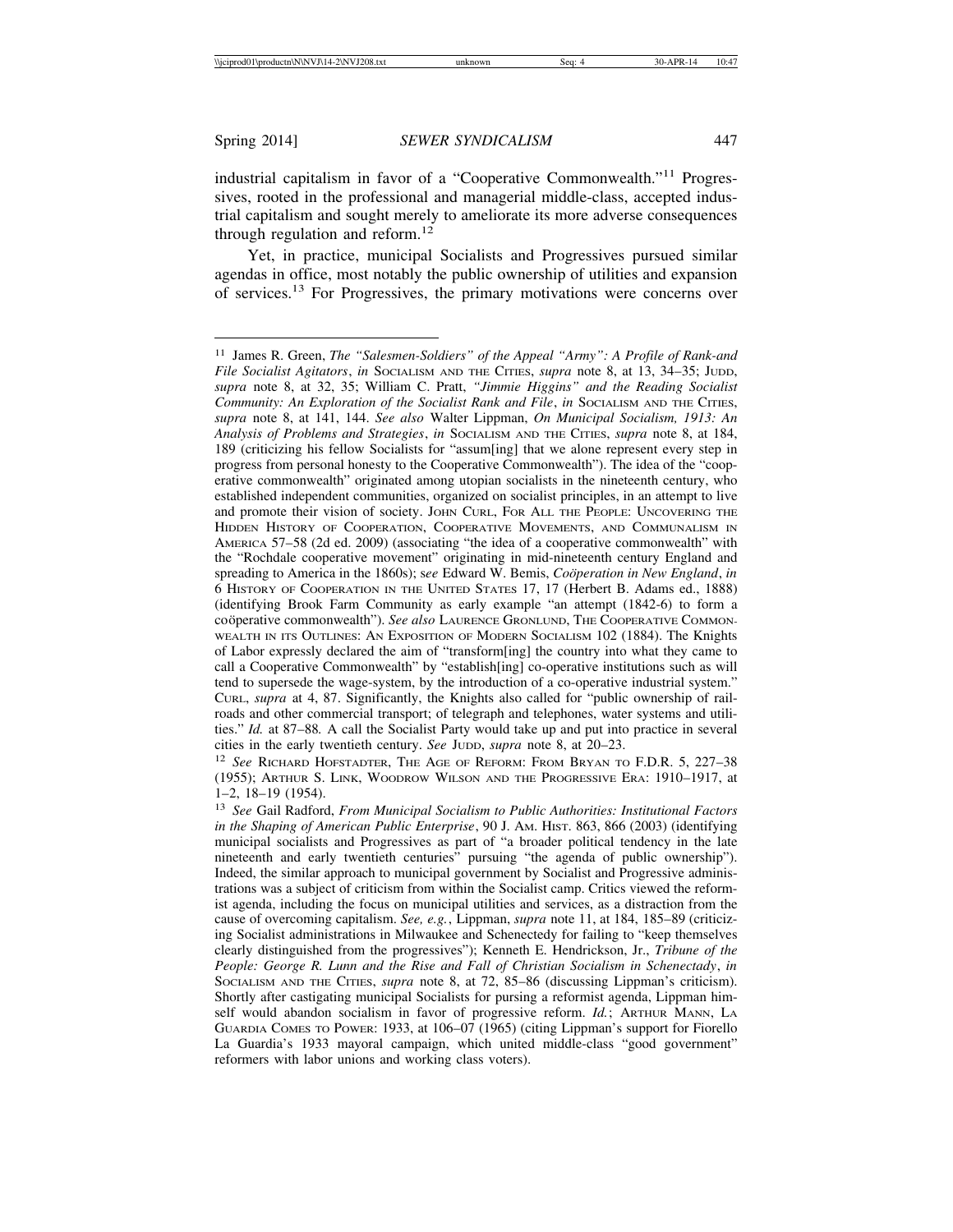corruption and inefficiency associated with private contractors.<sup>14</sup> Socialists shared these concerns, viewing efficient public services as a means to improve the health and living conditions of working class residents.15 They also believed that well-functioning Socialist-run cities could provide a working model for a post-capitalist society:

The Socialist urban utopia entailed democratic ownership and control of public utilities, bakeries, ice houses, coal and wood yards, department stores, slaughter houses, and many other things, all guided by the spirit of community cooperation. . . . Jobs would be provided for the unemployed; free medical care for the aged; public baths, laundries, parks, and playgrounds for the people. Socialists planned to build a showplace, an example of government run by and for the working people.<sup>16</sup>

Early twentieth century municipal reforms left a legacy of sanitation systems, water and power utilities, parks and recreation facilities, and other amenities that continued to operate under municipal control long after the Progressive and Socialist administrations that created them were a distant memory.<sup>17</sup> Before the century's end, however, economic and ideological developments would threaten this legacy.

## *B. Privatization*

During the last decades of the twentieth century, prompted in part by fiscal crisis<sup>18</sup> and encouraged by an ascendant ideology of neo-liberalism, <sup>19</sup> a trend

<sup>14</sup> *See* Glaeser, *supra* note 6, at 6–13, 40. Cleveland mayor Newton Baker expressed this motivation in opining that "the movement for municipal ownership in the United States is the direct and immediate fruit of the misconduct of privately owned public utilities." Newton D. Baker, *Municipal Ownership*, 57 ANNALS AM. ACAD. POL. SOC. SCI. 188, 188 (1915). George Stewart Brown, then a Baltimore city council member, explained support for municipal ownership among "Progressive Democrats" as resting on three beliefs: "(1) that competition in the public services is impracticable; (2) that municipal ownership will pay, either in cash savings to the taxpayer or in cheaper and better service; (3) that municipal ownership is a political necessity, and will remove the main and most threatening source of political corruption." George Stewart Brown, *Municipal Ownership of Public Utilities*, 182 N. AM. REV. 701, 701 (1906); *Biographical Directory of Federal Judges: Brown, George Stewart*, FED. JUD. CENTER, http://www.fjc.gov/servlet/nGetInfo?jid=3303&cid=999&ctype=na&instate =na (last visited Mar. 12, 2014) (identifying Baltimore City Council service).

<sup>&</sup>lt;sup>15</sup> Jupp, *supra* note 8, at 22, 30. It was the devotion to unglamorous but efficient public utilities gave rise to the sobriquet "sewer socialists." *See* LOUIS WALDMAN, LABOR LAWYER 260 (1944) (crediting New York Socialist leader Morris Hillquit with coining the phrase "sewer socialism" as a term of derision aimed at Milwaukee Mayor Dan Hoan); *see also* Bruce M. Stave, *The Great Depression and Urban Political Continuity: Bridgeport Chooses Socialism*, *in* SOCIALISM AND THE CITIES, *supra* note 8, at 157, 176 (citing sewage treatment system established in Bridgeport, Connecticut under Socialist Mayor Jasper McLevy as "the classic example of 'sewer socialism' "). The term has come to be used more favorably to describe the practical accomplishments of municipal Socialists. *See, e.g.*, Joel Kotkin, Editorial, *Sewer Socialism: Cities Need a Back-to-Basics Strategy. Catering to Art-Loving Yuppies Just Won't Work.*, L.A. TIMES, Sept. 12, 2004, at M1, *available at* http://articles.latimes .com/2004/sep/12/opinion/op-kotkin12.<br><sup>16</sup> Jupp, *supra* note 8, at 32.

<sup>&</sup>lt;sup>17</sup> See Radford, *supra* note 13, at 867.<br><sup>18</sup> See Igor Vojnovic, *Government and Urban Management in the 20th Century: Policies, Contradictions, and Weaknesses of the New Right*, 69 GEOJOURNAL 271, 275 (2007). On the impact of state fiscal crisis on government policy in the 1970s, see generally JAMES O'CONNOR, THE FISCAL CRISIS OF THE STATE (1973); CLAUS OFFE, CONTRADICTIONS OF THE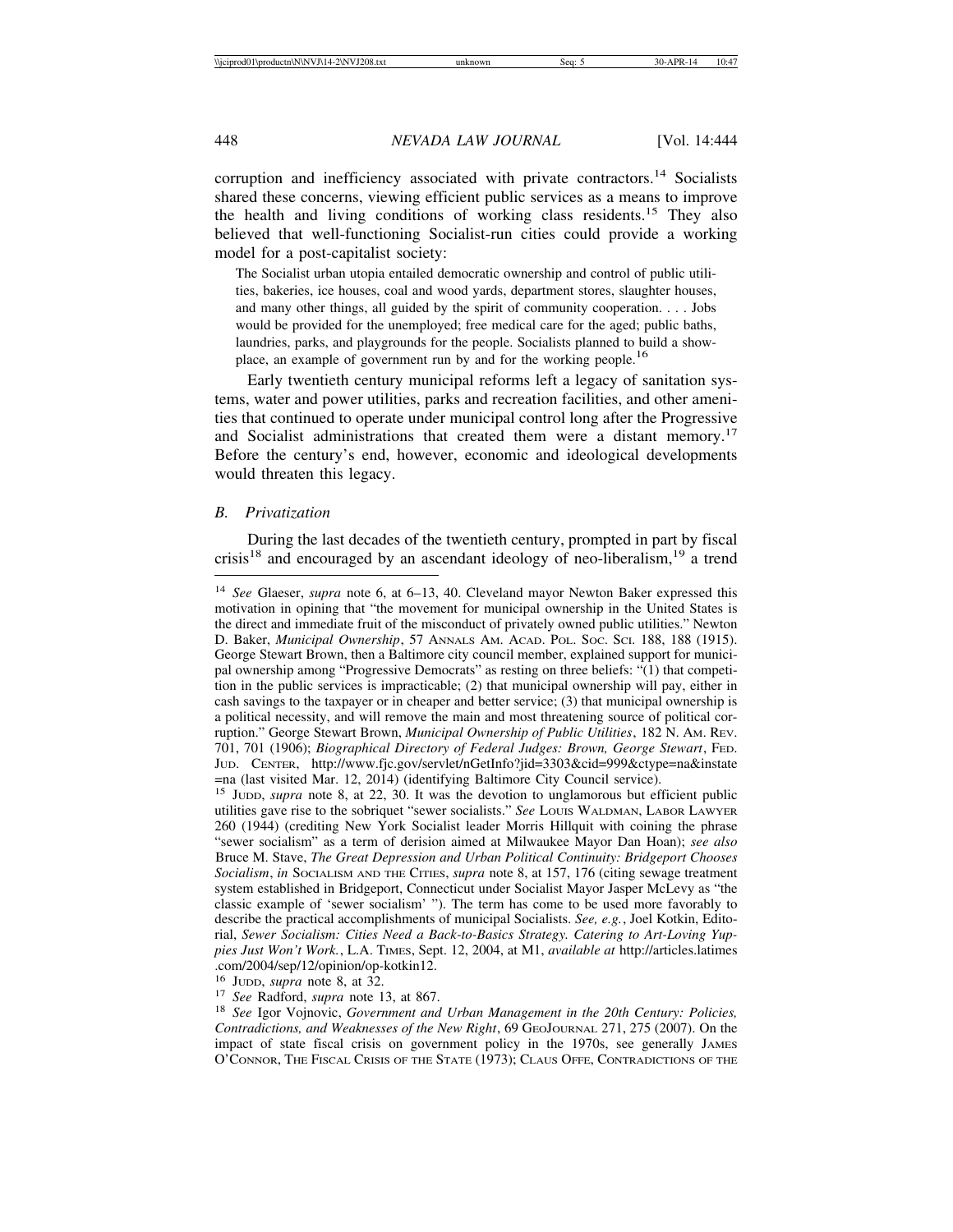emerged toward shifting management and control of public services to the private sector.<sup>20</sup> Privatization<sup>21</sup> has taken various forms, ranging from contracting with private entities to operate and manage certain aspects of services, to selling off services entirely to private organizations.<sup>22</sup>

At the municipal level, privatization reached its peak in the late 1990s.<sup>23</sup> By that time, a substantial majority of cities had engaged in at least some form of privatization, affecting about one-fifth of municipal services overall.<sup>24</sup> While nearly all types of service have been subject to some form of privatization, the extent has varied among different types of service.<sup>25</sup>

Perhaps symbolizing the high-water mark of the privatization wave, in the late 1990s the City of Milwaukee privatized its municipal sewage system, the very embodiment of "sewer socialism."26 More recently, Milwaukee also considered, but ultimately abandoned, a proposal to privatize its water service.<sup>27</sup> The fate of water privatization in Milwaukee is consistent with recent trends,

<sup>20</sup> JOHN QUIGGIN, ZOMBIE ECONOMICS: HOW DEAD IDEAS STILL WALK AMONG US 179–82 (2010); David Harvey, *Neoliberalism as Creative Destruction*, 610 ANNALS AM. ACAD. POL. SOC. SCI. 22, 35–36 (2007) [hereinafter *Neoliberalism as Creative Destruction*]; Vojnovic, *supra* note 18, at 278; Amir Hefetz & Mildred E. Warner, *Dynamics of Service Provision: Service, Market and Place Characteristics* 13 (Milan European Econ. Workshops, Working Paper No. 2010-33, 2010), *available at* http://wp.demm.unimi.it/tl\_files/wp/2010/DEMM -2010\_033wp.pdf [hereinafter *Dynamics of Service Provision*].

<sup>21</sup> The term "privatization" is often attributed to business writer Peter Drucker, who argued for "reprivatization" of functions that government had assumed from the private sector beginning in the late nineteenth century. *See* Germ`a Bel, *The Coining of "Privatization" and Germany's National Socialist Party*, J. ECON. PERSP., Summer 2006, at 187, 187–88 (citing various sources crediting Peter Drucker, THE AGE OF DISCONTINUITY (1969) with originating the term "privatization"). Drucker's work was certainly influential in popularizing the term and the concept to which it refers in the 1970s and '80s. *Id.* at 189 (noting influence of Drucker's work on economic policy). But the term "privatization" itself pre-dates Drucker's work by several decades. Bel traces it back to discussions of German economic policy in the 1930s and '40s. *Id.* at 189–91.

<sup>22</sup> *See* Leonard Gilroy, *Local Government Privatization 101*, REASON FOUND. (Mar. 16, 2010), http://reason.org/news/show/local-government-privatization-101.

<sup>23</sup> *See Dynamics of Service Provision*, *supra* note 20, at 4.

<sup>24</sup> Robert Jay Dilger et al., *Privatization of Municipal Services in America's Largest Population Cities,* 57 PUB. ADMIN. REV. 21, 21–22 (1997) (citing variation among cities in definitions of privatization and measures of its extent); *Dynamics of Service Provision*, *supra* note 20, at 4; Mildred Warner & Amir Hefetz, Privatization and Reverse Privatization in US Local Government Service Delivery 2002–2007, at 3 (Oct. 2010) [hereinafter Privatization and Reverse Privatization] (conference paper) (on file with author).

<sup>25</sup> Privatization and Reverse Privatization*, supra* note 24, at 3, 14.

<sup>26</sup> Alan J. Borsuk, *Is 'Sewer Socialism' All Washed Up?*, MILWAUKEE J. SENTINEL, Dec. 14, 1997, at B1; Roger Bybee, *Sewer Socialism Down the Drain?*, IN THESE TIMES (July 10, 2009), http://inthesetimes.com/article/4544/sewer\_socialism\_down\_the\_drain/.

<sup>27</sup> Dan Egan & Larry Sandler, *Can Water Keep City Budget Afloat?: Leaders Weigh Privatization's Revenue Against Loss of Control*, MILWAUKEE J. SENTINEL, May 25, 2009, at A1, *available at* http://www.jsonline.com/news/milwaukee/45969117.html; *Public Opposition Prevented the Privatization of Milwaukee's Drinking Water System*, FOOD & WATER WATCH (Feb. 21, 2013), http://www.foodandwaterwatch.org/studies/milwaukee-wi/; Bybee, *supra* note 26.

WELFARE STATE (John Keane ed., 1984); Fred Block, *The Fiscal Crisis of the Capitalist State*, 7 ANN. REV. Soc. 1 (1981).

<sup>19</sup> *See* DAVID HARVEY, A BRIEF HISTORY OF NEOLIBERALISM 160 (2007).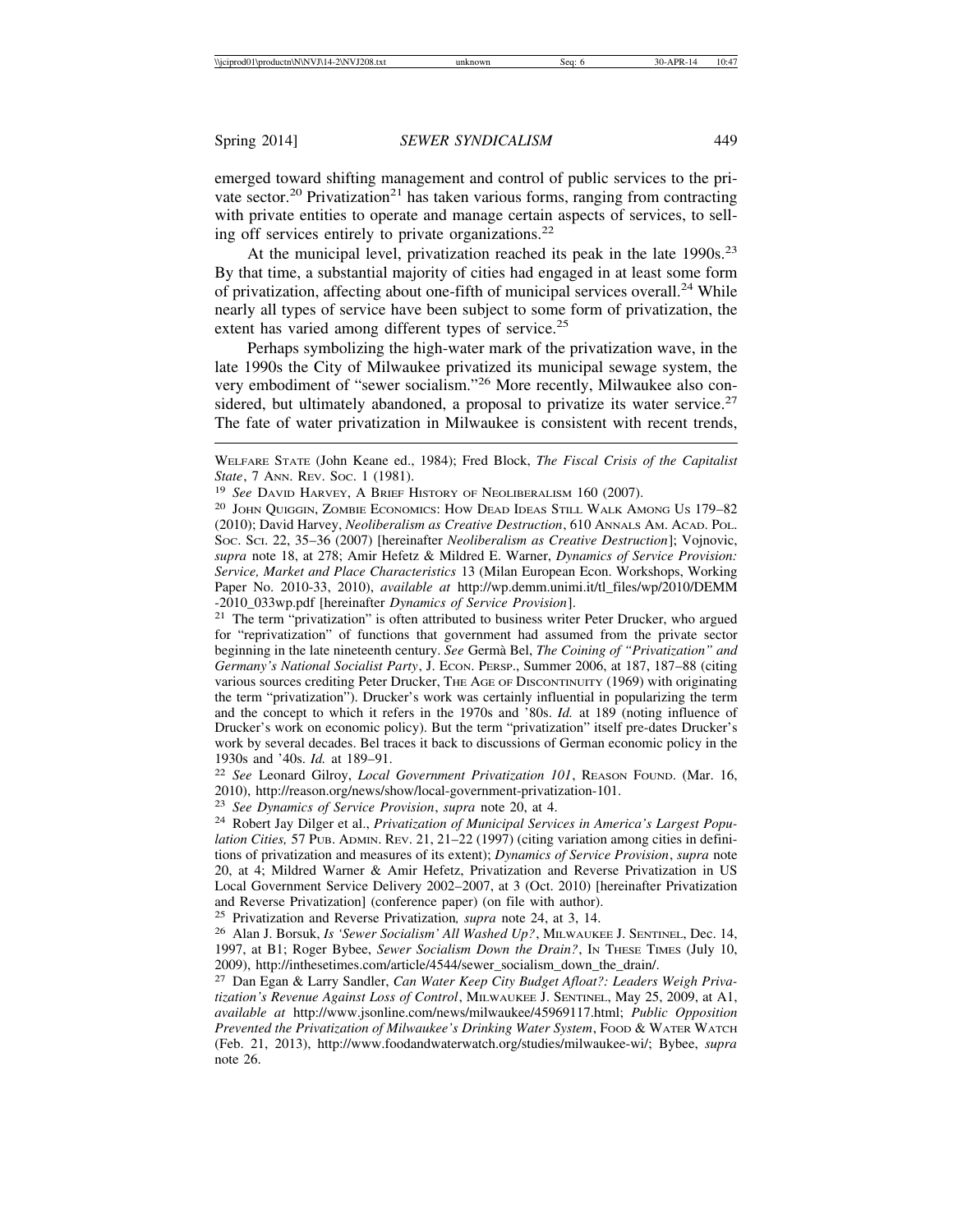which have seen "reverse contracting" (i.e. governments reassuming direct responsibility for previously outsourced services) matching or outpacing privatizations.<sup>28</sup>

There is an extensive body of scholarship on privatization, taking a variety of analytical approaches and offering variously favorable and critical appraisals.29 Despite the differences, this work generally shares one notable common feature: an inattention to public service workers. While "taxpayers," "consumers," and "the public at large" are typically identified as relevant "stakeholders" in privatization decisions,<sup>30</sup> the workers engaged in providing services are mostly absent, appearing only indirectly in claims that civil service rules and public-sector unions impair the efficiency of government-provided services.<sup>31</sup> There is little discussion about the effect of privatization on workers, and no consideration of workers' potential role in service management.

For public service workers, privatization may entail a loss of job protec- $\frac{1}{2}$  reduced wages or benefits,  $\frac{1}{2}$  and otherwise less-favorable working conditions as compared to public employment. For the labor movement, which in the United States has become increasingly concentrated in the public sector,<sup>34</sup> privatization threatens a loss of membership and strength.<sup>35</sup> Consequently, pub-

<sup>33</sup> Dilger et al., *supra* note 24, at 24.

<sup>28</sup> Privatization and Reverse Privatization, *supra* note 24, at 3; s*ee also* Diane Cardwell, *Power to the People*, N.Y. TIMES, Mar. 14, 2013, at B1, *available at* http://www.nytimes .com/2013/03/14/business/energy-environment/cities-weigh-taking-electricity-business -from-private-utilities.html.

<sup>29</sup> For a review of this literature, see Chris Sagers, *The Myth of "Privatization"*, 59 ADMIN. L. REV. 37, 43–55 (2007).

<sup>30</sup> Otieno Mbare, *The Role of Corporate Social Responsibility (CSR) in the New Economy*, ELECTRONIC J. BUS. ETHICS & ORG. STUD., http://ejbo.jyu.fi/articles/0901\_5.html (last visited Mar. 13, 2014).

<sup>31</sup> *See, e.g.*, Sergio Fernandez et al., *Employment, Privatization, and Managerial Choice: Does Contracting Out Reduce Public Sector Employment?*, 26 J. POL'Y ANALYSIS & MGMT. 57, 59 (2007); Lawrence H. White, *Privatization of Municipally-Provided Services*, 2 J. LIBERTARIAN STUD. 187, 189–90 (1978) (citing civil service rules and public employee unions as impediments to productivity in public services); Tad DeHaven, *Privatizing the U.S. Postal Service*, DOWNSIZING THE FED. GOV'T, CATO INST. 3 (Nov. 2010), http://www .downsizinggovernment.org/usps (arguing that wages, benefits, and work rules under union contracts reduce efficiency in US Postal Service).

<sup>32</sup> *See* Richard Michael Fischl, *"Running Government Like a Business": Wisconsin and the Assault on Workplace Democracy*, YALE L.J. ONLINE 47 (June 21, 2011), http://yalelaw journal.org/images/pdfs/996.pdf [hereinafter *Running Government Like a Business*] (noting greater job security for public employees compared to private sector).

<sup>&</sup>lt;sup>34</sup> The most recent figures from the Bureau of Labor Statistics show an overall union membership rate of 11.3 percent, with a rate of 35.9 percent in the public sector compared with only 6.6 percent in the private sector. While the total number of employees in the private sector (107.2 million) is about five times greater than in the public sector (20.4 million), public-sector union members (7.3 million) now outnumber their private-sector counterparts (7.0 million). News Release, U.S. Dep't of Labor, Bureau of Labor Statistics, Union Members—2012 (Jan. 23, 2013), http://www.bls.gov/news.release/archives/union2\_01232013 .pdf. *See also Running Government Like a Business*, *supra* note 32, at 44 (citing 2010 Bureau of Labor Statistics figures).

<sup>&</sup>lt;sup>35</sup> Indeed, the opportunity to weaken public sector unions has been among the motivations for privatization. *See* QUIGGIN, *supra* note 20, at 182–83.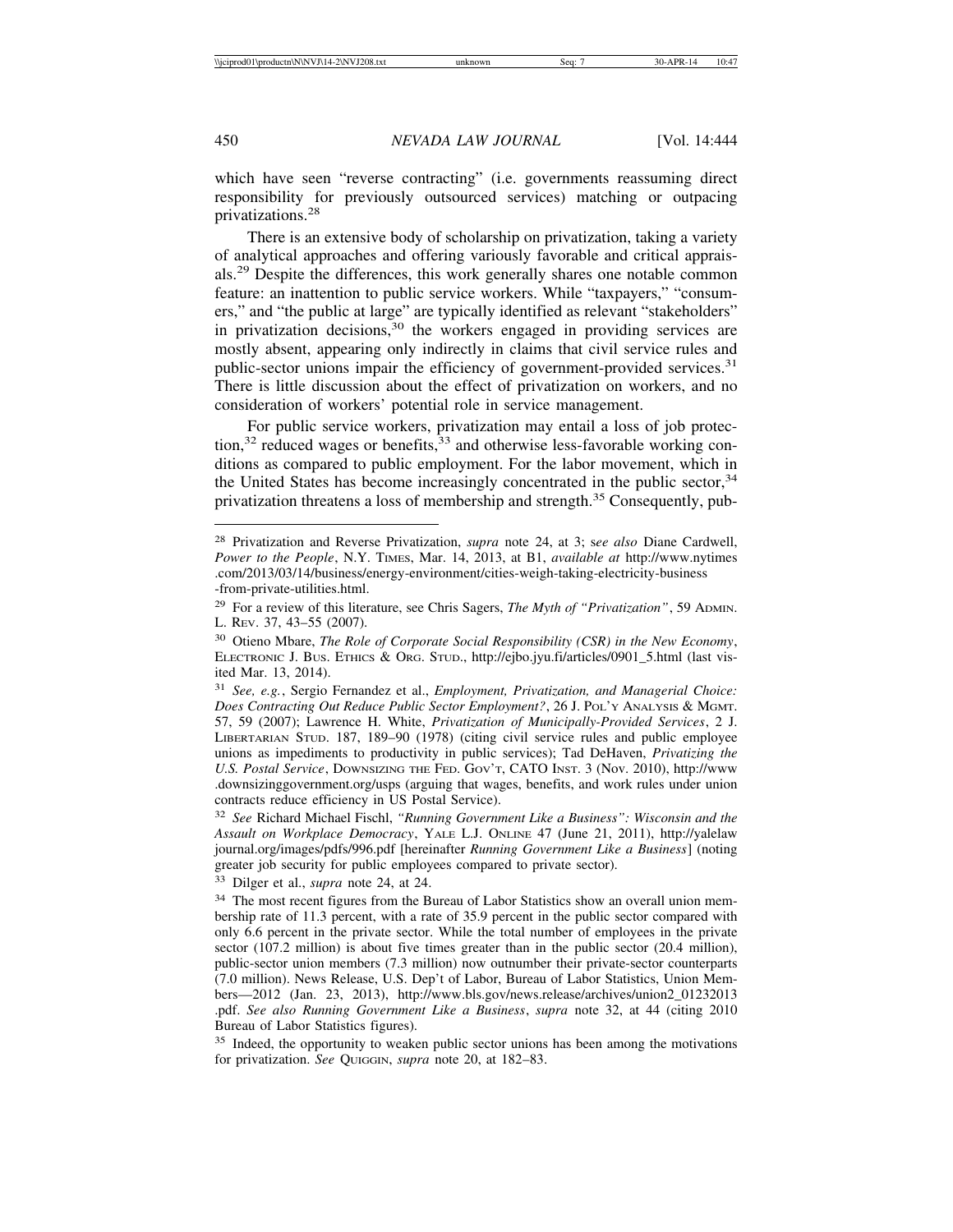lic employees and labor unions have generally been strong opponents of privatization.

## III. A CRITIQUE OF PRIVATIZATION AS PURE IDEOLOGY

Proponents and opponents of privatization alike share a core assumption: "that there is some distinction between the performance of certain functions by government institutions and performance by private ones, and . . . that the distinction is both real and of very deep significance."36 Yet, for both socio-legal analysts and service workers, the public-private dichotomy may be a distinction with limited difference, bearing neither the normative weight it carries in jurisprudential theory, nor the analytical weight it carries in economic argument.<sup>37</sup> As a practical matter,

the basic choice in the organization of society is not between organization by government bureaucracy on one hand, and markets on the other—a choice that is assumed in the privatization literature. Rather, the basic choice is between two kinds of bureaucracy, which really do not differ much at all.<sup>38</sup>

This is particularly true from the perspective of workers. Under both government and private management, employees carry out tasks assigned by, and under the supervision and control of, managers $39$  who are appointed by, and ultimately accountable to, capital asset owners.<sup>40</sup> In their day-to-day experiences on the job, public and private sector employees alike have little if any self-determination.<sup>41</sup>

 $39$  A crucial defining feature of bureaucratic organization is the "principle of office hierarchy" entailing "a clearly established system of super- and subordination in which there is a supervision of the lower offices by the higher ones." WEBER, *supra* note 38, at 957 (emphasis omitted); *see also id.* at 980 ("The bureaucratic structure goes hand in hand with the concentration of the material means of management in the hands of the master."). Weber emphasizes that "[i]t does not matter for the character of bureaucracy whether its authority is called 'private' or 'public.' " *Id.* at 957.<br><sup>40</sup> *See* Gregory K. Dow, Governing the Firm: Workers' Control in Theory and

PRACTICE 4–5 (2003).<br><sup>41</sup> *See Running Government Like a Business, supra* note 32, at 40 (arguing that the lack of

"a genuine voice in important decisions about their work lives and the power to make that voice heard" typifies the situation of employees in the United States). *See also id.* at 54–55 (quoting employees of the federal Transportation Security Administration who cite unilateral managerial control and the lack of "voice on the job" as a primary motivation for seeking union representation). To be sure, there are meaningful differences between public- and private-sector employment. Most significantly, unlike private-sector workers, who (outside the dwindling unionized segment of the workforce) can typically be fired at-will, public-sector workers generally enjoy some protection against arbitrary discharge. *See id.* at 47–50. Public-sector workers are also far less likely to face strong resistance from their employers when they seek to organize a labor union. *Id.* at 53.

<sup>36</sup> Sagers, *supra* note 29, at 38. <sup>37</sup> *Id.* at 41. *See also* Alexander Volokh, *Privatization and the Elusive Employee-Contractor Distinction,* 46 U.C. DAVIS L. REV. 133, 147 (2012) (noting the "deep similarity" between direct government management of public services and management by private contractors, and arguing that there is no "non-contingent distinction between the two types of agents"). <sup>38</sup> Sagers, *supra* note 29, at 38. *Cf.* MAX WEBER, ECONOMY AND SOCIETY: AN OUTLINE OF INTERPRETIVE SOCIOLOGY 956 (Guenther Roth & Claus Wittich eds., 1978) (observing that "bureaucracy" represents the characteristic organizational form of both the modern state agency and the modern business enterprise).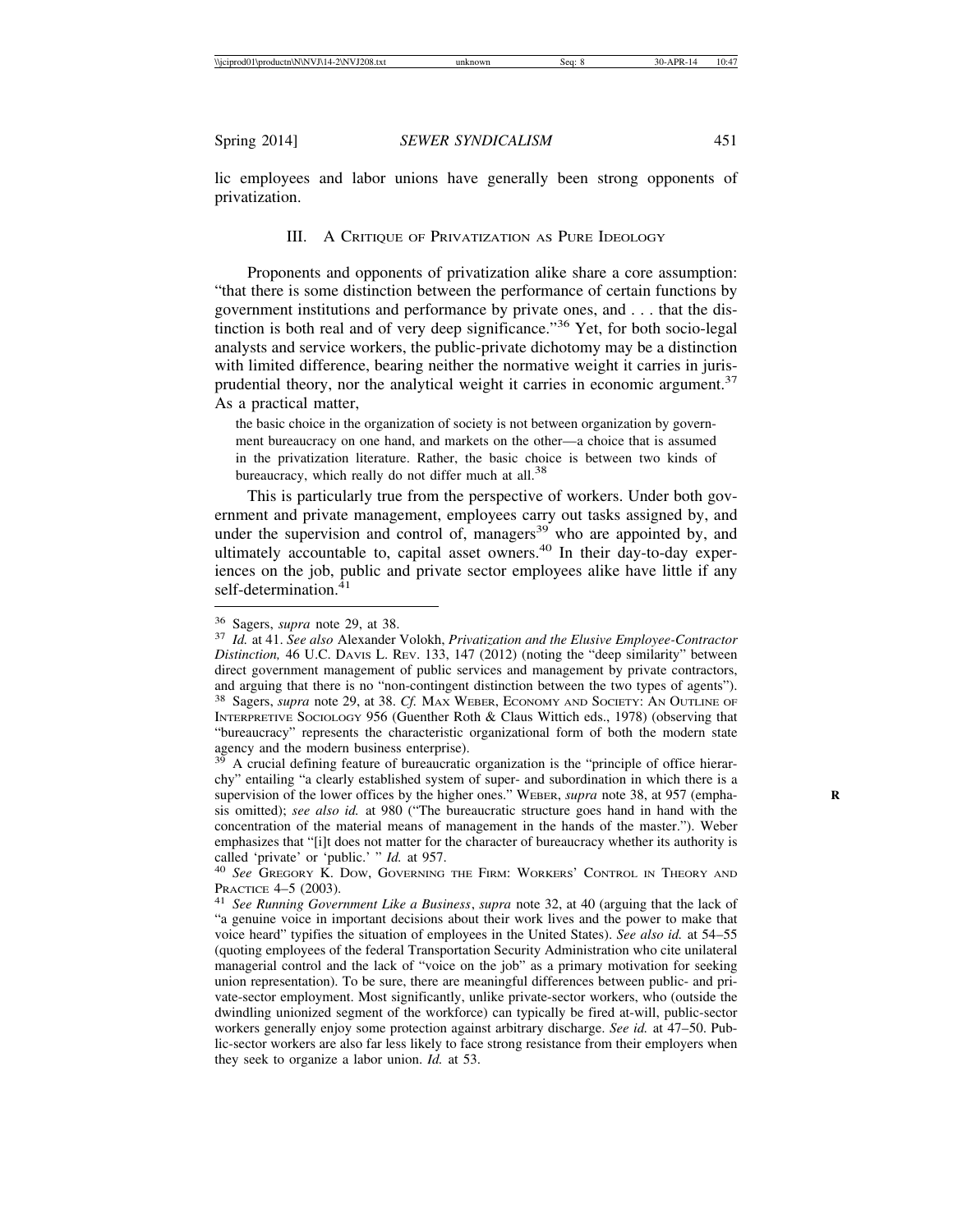That is not to say that the public-private distinction lacks any socio-legal significance. To the contrary, it "plays an important legitimating role in society and . . . conceals prevalent and very significant maldistributions of power."<sup>42</sup> As Karl Klare explains, "[t]he primary effect of the public/private distinction is . . . to inhibit the perception that the institutions in which we live are the product of human design and can therefore be changed."43 In the realm of work, the legitimate role of the public-private distinction plays out in the beliefs "that industry and commerce can only function on a largely authoritarian basis," and that "the basic principles of democracy do not apply in the workplace."<sup>44</sup>

This ideological function hides behind the typical framing of privatization as a merely neutral technocratic device for achieving economic efficiency and enhanced performance in existing programs and services.45 Yet, privatization also has the "potential to rearrange policy landscapes and to affect underlying distributions of power among democratic actors and institutions."46 In this sense, privatization is not a value-free economic tool, but very much a political strategy, facilitating substantive changes in policy goals and outcomes, without the same checks and balances, oversight, and accountability that apply to government agencies.<sup>47</sup>

From this perspective, privatization is best understood as one element of the multifaceted project of neo-liberalism,<sup>48</sup> which has held hegemonic sway over political, economic, and legal discourse and practices for more than three decades.49 In concrete terms, neo-liberalism "is a shorthand term used to denote a particular set of economic and political policy proposals", notably "free trade, privatization, reduced government spending, and deregulation of capital flows."50 Neoliberalism's broader significance, however, is ideological: a set of "cultural conceptions that governments and financial agencies attempt to apply and enforce along with and through economic and political practices."<sup>51</sup>

In this broader ideological sense, neo-liberalism represents a "sophisticated class struggle on the part of the upper strata [in society] to restore . . .

<sup>42</sup> Sagers, *supra* note 29, at 41.

<sup>43</sup> Karl E. Klare, *The Public/Private Distinction in Labor Law*, 130 U. PA. L. REV. 1358, 1417 (1982).

<sup>44</sup> *Id.*

<sup>45</sup> *See* Jon D. Michaels, *Privatization's Pretensions*, 77 U. CHI. L. REV. 717, 717–18 (2010) ("The case for privatization . . . has centered on its technocratic promise of efficiency and cost savings . . . .").

<sup>46</sup> *Id.* at 722.

<sup>47</sup> *Id.* at 718–19.

<sup>48</sup> *See* HARVEY, *supra* note 19 (identifying privatization as one of "four main features" of capitalist "accumulation by dispossession" under neoliberalism); *id.* at 65 ("Neoliberals are particularly assiduous in seeking the privatization of [state-owned] assets.").

<sup>49</sup> *See Neoliberalism as Creative Destruction*, *supra* note 20, at 27–29. As Harvey explains, **R** for a "system of thought to become dominant" its "fundamental concepts . . . become so deeply embedded in commonsense understandings that they are taken for granted and beyond question." *Id.* at 24.

<sup>50</sup> Karen Ann Faulk, If They Touch One of Us, They Touch All of Us: *Cooperativism as a Counterlogic to Neoliberal Capitalism*, 81 ANTHROPOLOGICAL Q. 579, 587 (2008). <sup>51</sup> *Id.*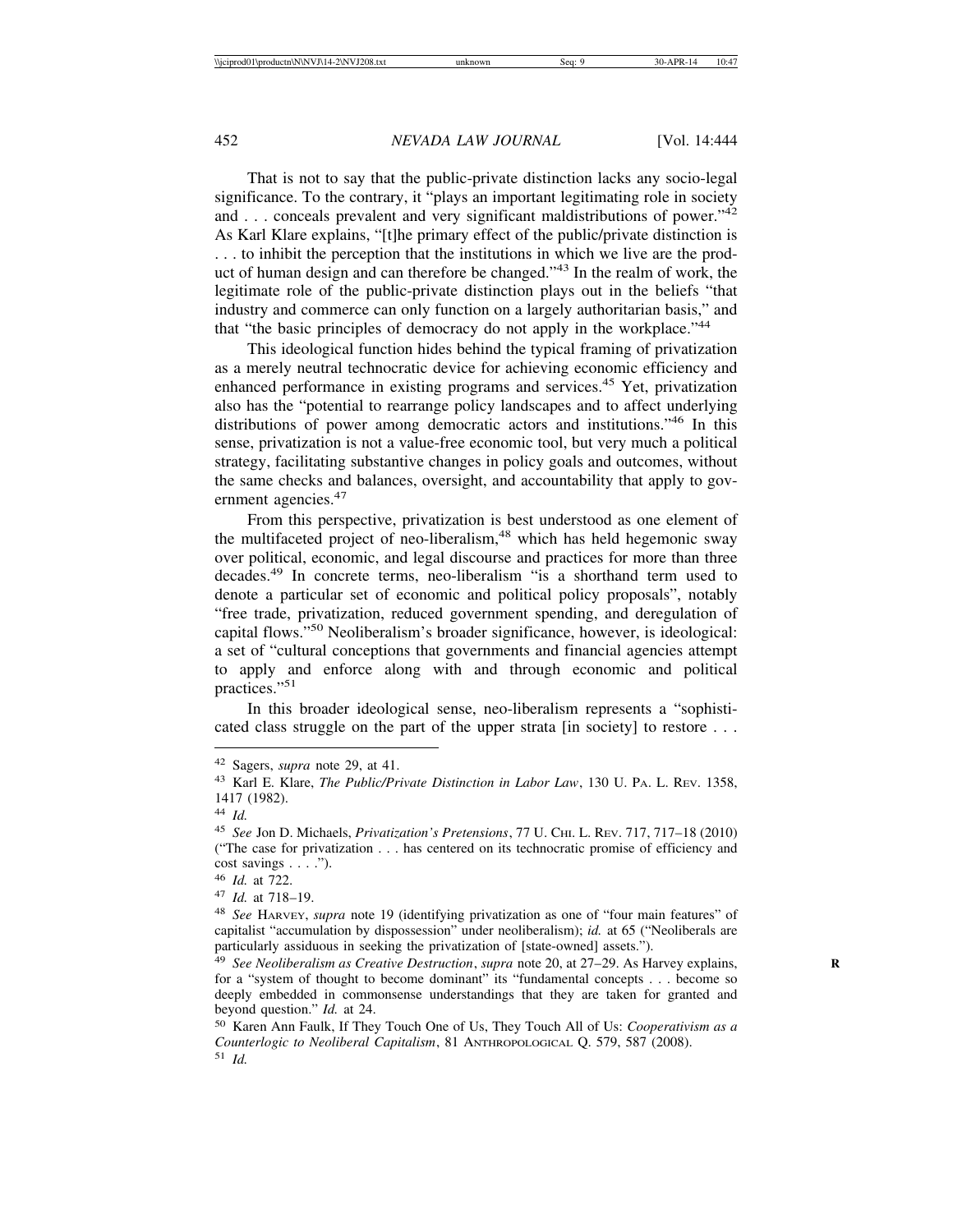class dominance."52 Neo-liberalism asserts that the only legitimate social institution is the market, and that the only legitimate social actor is the individual, particularly the individual as consumer.<sup>53</sup> There is no room, in the neo-liberal worldview, for non-market institutions or collective action. Within that worldview, privatization appears a "common sense" solution, because any alternative is either conceived to be inherently and irredeemably deficient (as with public services administered by government and staffed by public employees organized and represented through unions) or utterly beyond the conceptual pale (as with public services administered and staffed by self-managing workers themselves). In turn, the practice of privatization bolsters the hegemony of neo-liberal ideology, by further delegitimizing non-market collective-action modes of service provision.<sup>54</sup>

## IV. BEYOND "PUBLIC" V. "PRIVATE": WORKER SELF-MANAGEMENT AS AN ALTERNATIVE TO BUREAUCRATIC-MANAGERIALISM

A venerable radical tradition has long advocated for direct control and management of productive enterprises by workers themselves.<sup>55</sup> This tradition emphatically rejects "the belief that employees lack the capacity collectively to organize and govern complex industrial enterprises."<sup>56</sup>

The argument for worker control is two-fold. Most immediately, self-management is a more democratic alternative to both privately-owned and stateowned modes of bureaucratic-managerial control.57 More broadly, the exercise

<sup>52</sup> *Neoliberalism as Creative Destruction*, *supra* note 20, at 41.<br>53 *Id.* at 22–23.<br>54 COLIN CROUCH, THE STRANGE NON-DEATH OF NEOLIBERALISM 21 (2011) (likewise identifies privatization as a core element of neo-liberalism). Consistent with the suggestion that the public/private distinction is less fundamental than commonly supposed, see *supra* notes 37– 38 and accompanying text, Crouch argues that "privatization" and "marketization" of public services under neo-liberalism has not, in practice, transferred responsibility and control to a truly private market. CROUCH, *supra*. Rather, what passes for "privatization" commonly entails a hybrid structure, under which government relies on private entities to finance and manage public services, through contractual arrangements that permit the private contractors to pocket service revenues while insulating both the private contractors and the governmental authorities from meaningful accountability through either the democratic process

or market discipline. *Id.* at 94–96.<br><sup>55</sup> There is extensive literature on the ideology and practice of worker control and selfmanagement. A few notable entries in this genre include: THE ANARCHIST COLLECTIVES: WORKERS SELF-MANAGEMENT IN THE SPANISH REVOLUTION 1936–1939 (Sam Dolgoff ed., 1974); DAVID MONTGOMERY, WORKERS' CONTROL IN AMERICA: STUDIES IN THE HISTORY OF WORK, TECHNOLOGY, AND LABOR STRUGGLES (1979); GEOFFREY OSTERGAARD, THE TRADI-TION OF WORKERS' CONTROL (1997); OURS TO MASTER AND TO OWN: WORKERS' CONTROL FROM THE COMMUNE TO THE PRESENT (Immanuel Ness & Dario Azzellini eds., 2011); ANTON PANNEKOEK, WORKERS' COUNCILS (Robert F. Barsky ed., 2002); RICHARD WOLFF, DEMOCRACY AT WORK: A CURE FOR CAPITALISM (2012).

DEMOCRACY AT WORK: A CURE FOR CAPITALISM (2012). <sup>56</sup> *See* Klare, *supra* note 43. <sup>57</sup> *See* DOW, *supra* note 40, at 27–32 (discussing democracy as normative basis for worker control). Without going so far as syndicalists or Marxists in seeking the abolition of capitalist forms of enterprise, progressive reformers likewise seek to promote workplace democracy by institutionalizing "a . . . labor voice in . . . corporate and workplace governance" through "works councils," "codetermination," and the like. Richard Michael Fischl, *Labor Law, the Left, and the Lure of the Market,* 94 MARQ. L. REV. 947, 951–52 (2011); *see also* Kenneth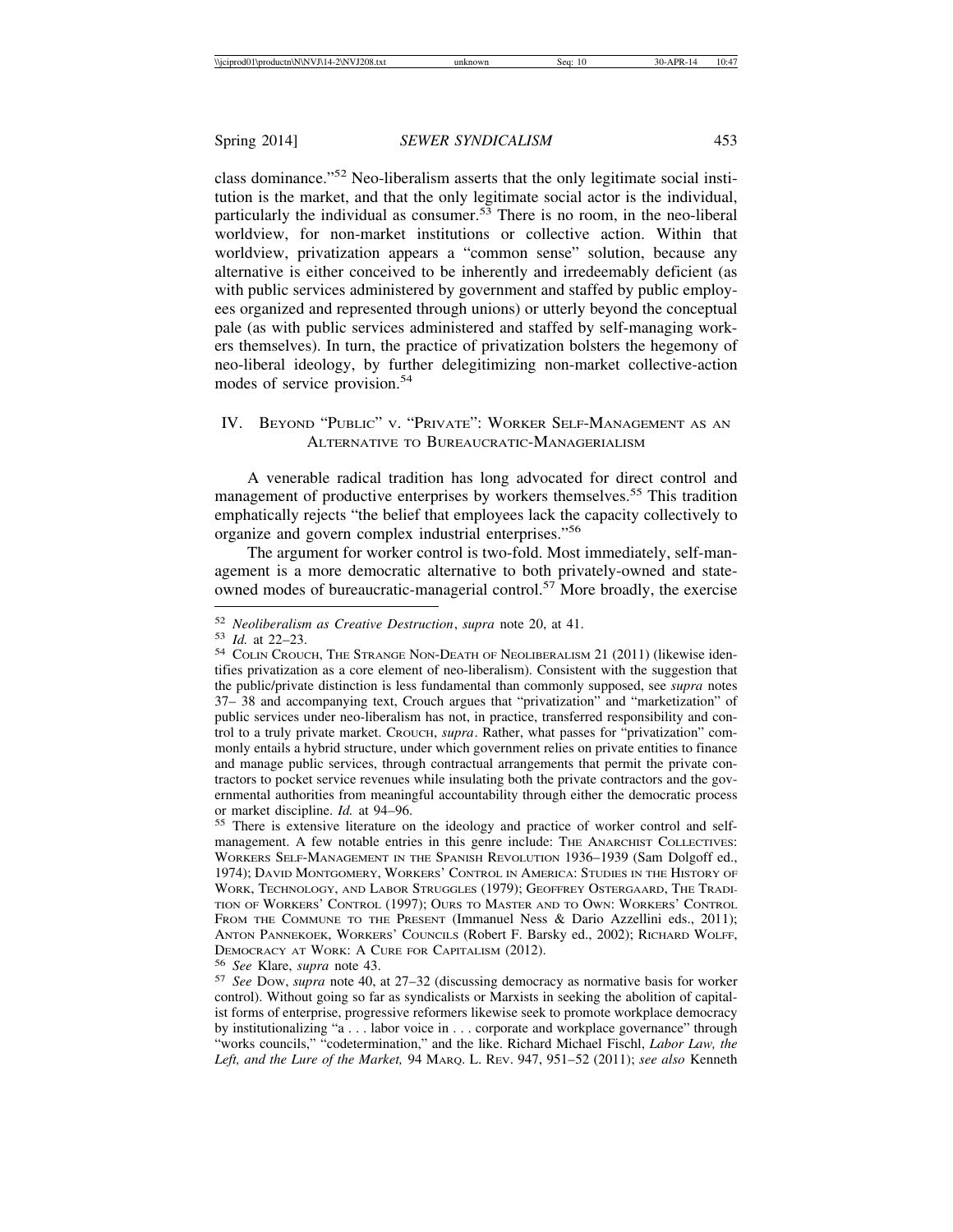of worker control within particular enterprises is a prefiguative practice for attaining the goal of "building a new world within the shell of the old."58 In this dual sense, worker control "operates as a counterlogic to the individualized and materialist conception of citizenship promoted by neoliberal capitalism."<sup>59</sup>

## *A. Worker Control in Theory*

Dow offers a comprehensive theoretical and empirical assessment of worker control as an alternative mode of firm governance.<sup>60</sup> He distinguishes four ideal-types of firm governance, based on two structural-functional dimensions: ownership of capital assets, and control over production.<sup>61</sup> Along the first dimension, the distinction is between "private" and "public" ownership.<sup>62</sup> Along the second dimension, the distinction is between control by providers of capital (i.e. owners) and control by providers of labor (i.e. workers). $63$  In this typology, a capital-managed firm is "capitalist" if assets are privately owned and "socialist" if assets are publicly owned, while a labor-managed firm is "laborist" if assets are privately owned and "self-managed" if assets are publicly owned.<sup>64</sup>

<sup>59</sup> *See* Faulk, *supra* note 50, at 608–09 (discussing worker cooperatives in the Argentine "recuperated businesses movement").<br><sup>60</sup> See generally Dow, supra note 40.

<sup>64</sup> *Id.* at 3 tbl.1.1.

G. Dau-Schmidt, *Promoting Employee Voice in the American Economy: A Call for Comprehensive Reform,* 94 MARQ. L. REV. 765, 804 (2011); *see also* DOW, *supra* note 40, at 83–91 (discussing codetermination).

<sup>58</sup> *See, e.g.*, Alberto R. Bonnet, *The Political Form at Last Discovered: Workers' Councils Against the Capitalist State*, *in* OURS TO MASTER AND TO OWN, *supra* note 55, at 66, 66 (arguing that "the workers' council showed an inherent potential to overcome the division between the economic and the political spheres," and thus a means of "overcoming the capitalist state itself."); Sheila Cohen, *The Red Mole: Workers' Councils as a Means of Revolutionary Transformation*, *in* OURS TO MASTER AND TO OWN, *supra* note 55, at 48, 49 ("[T]hese worker-generated structures simultaneously challenge the capitalist state and create the potential template for a new, worker-run society organized along the same directly democratic, accountable lines."); Donny Gluckstein, *Workers' Councils in Europe: A Century of Experience*, *in* OURS TO MASTER AND TO OWN, *supra* note 55, at 32, 33 ("[W]orkers' councils . . . provide a glimpse of an alternative to capitalism" and "represent a transition to the future, constituting a radically different kind of power."); PANNEKOEK, *supra* note 55, at pt. 1, § 7, *available at* http://libcom.org/library/workers-councils-1-pannekoek ("The workers' councils are the form of self-government which in the times to come will replace the forms of government of the old world."); Antonio Gramsci, *Unions and Councils*, http:// www.marxists.org/archive/gramsci/1919/10/unions-councils.htm (last visited Mar. 13, 2014) (Trans. Michael Carley, originally published in L'Ordine Nuovo on Oct. 11, 1919) ("The factory council is the model of the proletarian state."); *see also* MICHAEL FIELDING & PETER MOSS, RADICAL EDUCATION AND THE COMMON SCHOOL: A DEMOCRATIC ALTERNATIVE 149 (2011) (discussing "prefigurative practice" and citing "the syndicalist phrase, 'to build a new world in the shell of the old'").

<sup>&</sup>lt;sup>61</sup> *Id.* at 2–3.<br><sup>62</sup> *Id.* Dow's analysis proceeds from a neo-institutionalist conception of "a firm . . . as a set  $^{63}$  *Id.* Dow's analysis proceeds from a neo-institutionalist conception of "a firm . . . as a set of incomplete contracts among input suppliers," within which "the right to make decisions not previously determined by contracts must be assigned to some person or group." *Id.* at 4–5 (assigning residual control rights is the focus of the second dimension in Dow's typology).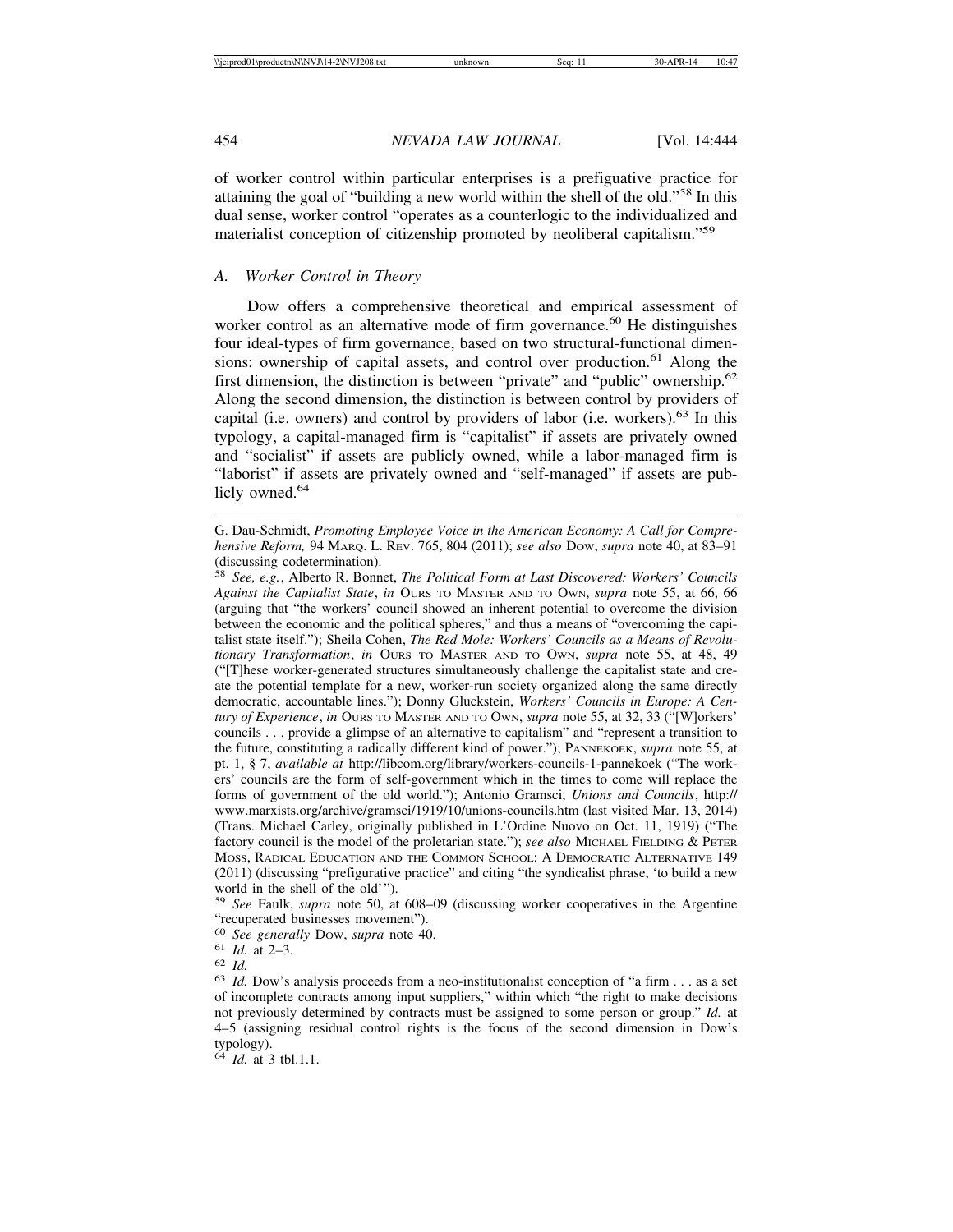The discourse of privatization typically presumes that, regardless of whether service operations are in public or private hands, control rights will be exercised by management on behalf of asset owners. That is, the choice is presumed to be between control by government managers (in cases where government directly provides services) or control by private managers (in cases where government sells, leases, or contracts for management of service operation).

Dow's formulation highlights the option of worker self-management as an alternative to both state-managed and privatized services. In this respect, he echoes a longstanding radical-left critique of government ownership as an incomplete and inadequate alternative to capitalist exploitation of labor.<sup>65</sup>

Reviewing and critiquing the most common normative justifications for worker control, Dow<sup>66</sup> suggests that the most persuasive are those based on the values of dignity and community.<sup>67</sup> The authoritarian nature of traditional employment relations, whether in the private or public sector, undermines these values.68 In contrast, worker self-management enhances the dignity of workers by liberating them from subaltern status, and nurtures solidarity among workers by restructuring their work within a social relation of mutual responsibility.<sup>69</sup>

In the dominant conception of a "public-private distinction," the workplace is located in the "private" sphere, where "public" values like dignity and community are inapplicable. Dow's argument for extending these values into the workplace implicitly rejects the public-private bifurcation, and instead recognizes that the workplace is not sharply bounded-off from other sites of social existence:

[P]eople care about social relationships apart from their consequences for individual welfare . . . . Employment may be only one dimension of life, but it is an important one; sanctions may not involve the firing squad, but being fired is painful; and nor-

<sup>65</sup> *See, e.g.*, Bonnet, *supra* note 58, at 72 (noting distinction "between the socialization of the product . . . and the socialization of the production process"). For Korsch, the attempt to implement "socialization" through "statization" (under the Social Democratic leadership in post-WWI Germany, or under municipal sewer socialist administrations in the US) represented only a "simple change of employer." *Id.* at 73. "The worker as such," Korsch argued, "doesn't win more freedom; his way of life and work won't be more humanized because the manager appointed by the owners of private capital is replaced by an official appointed by the state government or the municipal administration." *Id.* at 74; see also IsTVAN MESZAROS, BEYOND CAPITAL: TOWARDS A THEORY OF TRANSITION xvii (1995) (identifying "the socialist mode of control, through the self-management of the associated producers" as an alternative to both the "global capitalist" and "Stalinist Soviet" systems); Wilshire, *supra* note 4 ("The Syndicalist views both nationalisation and municipalisation of industry with more or less indifference.").

<sup>66</sup> DOW, *supra* note 40, at 23–44. <sup>67</sup> *Id.* at 36. <sup>68</sup> *See id.* ("The fundamental problem is that such firms involve a unidirectional authority relationship between a boss and subordinate, where one commands and the other obeys. Such master-servant relationships are by their nature not conducive to dignity or self-respect on the part of the subordinate.").

<sup>69</sup> *Cf*. Gramsci, *supra* note 58. ("[C]ollaboration to produce well and usefully develops solidarity, multiplies the links of affection and fraternity. Everyone is indispensable, everyone is at their post, and everyone has a function and a post. . . . The existence of the council gives workers the direct responsibility of production, it draws them to improving the work, instills a conscious and voluntary discipline, creates the psychology of the producer, of the creator of history.").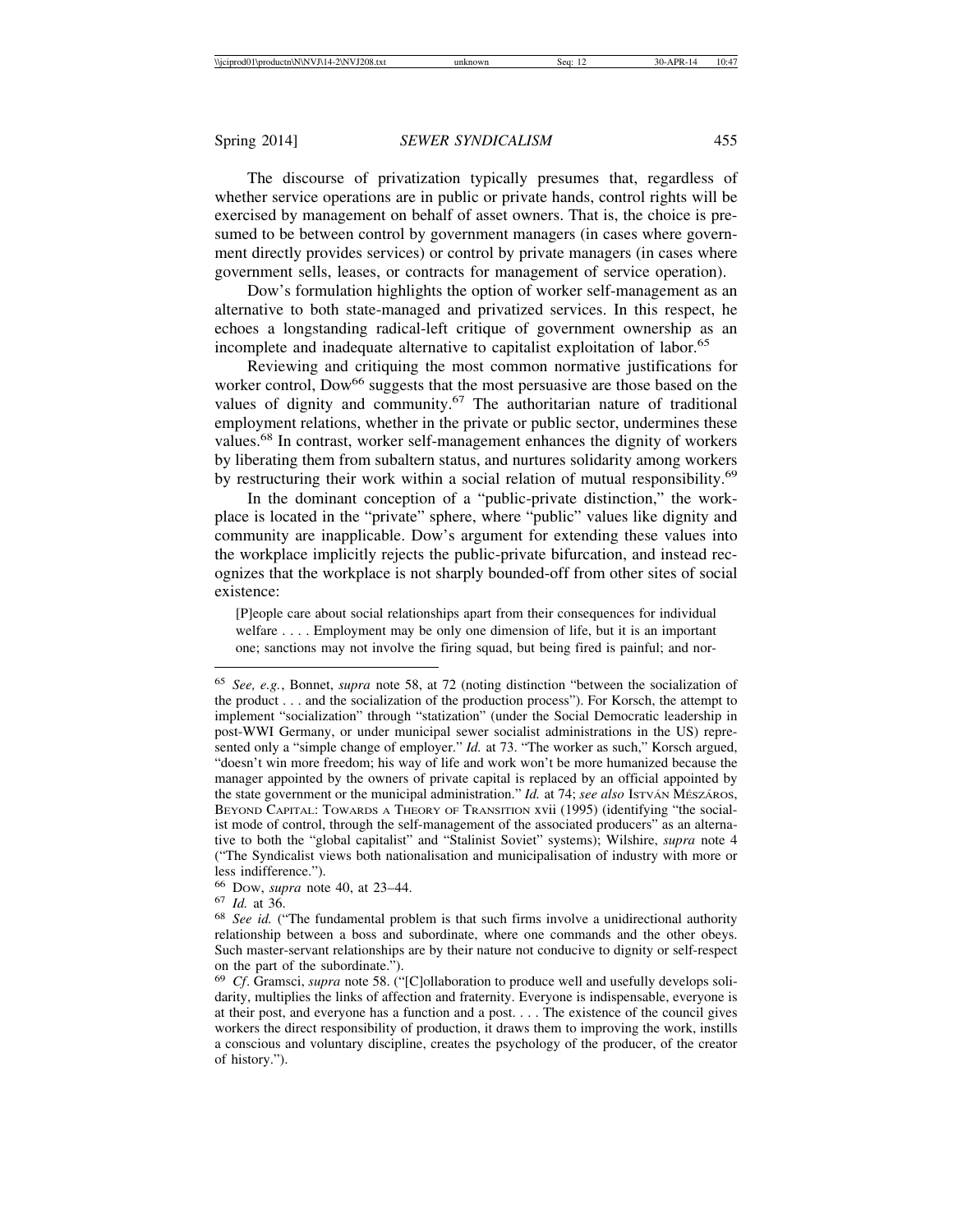mally it is hard to turn down a job if one doesn't know when the next offer will arrive. Under these circumstances, the relational aspects of unaccountable authority appear morally suspect, and encouragement of more [labor managed firms] (or even an outright ban on [capital managed firms]) might seem to be an appropriate response.70

## *B. Worker Control in Practice*

There has been only limited experience with worker-run public services in the United States. Outside the United States, worker control in public services has been put into practice in at least two significant, and very different, cases: in Spain during the civil war of 1936–39, and in Great Britain under the current Conservative/Liberal-Democrat coalition government's Big Society program.

#### *1. Worker-Run Public Services in the United States*

The most fertile ground for experiments in worker-controlled public services in the United States has been in public education. Several teacher-run schools have been established, in some cases with the support of local teachers unions.<sup>71</sup> Such schools currently operate in large cities including New York,<sup>72</sup> Los Angeles,<sup>73</sup> Detroit,<sup>74</sup> Milwaukee,<sup>75</sup> Boston,<sup>76</sup> and Newark,<sup>77</sup> and in smaller districts like LeSueur-Henderson, Minnesota.<sup>78</sup>

<sup>70</sup> DOW, *supra* note 40, at 40. 71 Winnie Hu, *In a New Role, Teachers Move to Run Schools*, N.Y. TIMES, Sept. 7, 2010, at A1, *available at* http://www.nytimes.com/2010/09/07/education/07teachers.html?pagewan ted=all&\_r=1&.

<sup>72</sup> UFT CHARTER SCHOOL, http://www.uftcharterschool.net/ (last visited Mar. 13, 2014). The UFT Charter School has faced threats of closure over poor performance, but UFT recently received approval to remain open, conditioned on making improvements over the next two years. *See* Beth Fertig, *Teacher Union's Charter Wins Two-Year Reprieve*, WNYC (Mar. 13, 2014, 1:53 PM), http://www.wnyc.org/story/301878-teacher-unions-charter -school-wins-two-year-reprieve/. *See also* Hu, *supra* note 71. <sup>73</sup> *Charter Schools Iced, Los Angeles Teachers Win Bids To Run New Schools*, LABOR

NOTES (Feb. 24, 2010), http://www.labornotes.org/blogs/2010/02/charter-schools-iced-los -angeles-teachers-win-bids-run-new-schools; *see also LAUSD School Board Chooses Most Local Parent/Teacher Plans*, UNITED TEACHERS L.A. (Feb. 23, 2010), http://www.utla.net /node/2758; *see also* Hu, *supra* note 71. <sup>74</sup> Peggy Walsh-Sarnecki, *DPS Tries Something New: A School Run by Teachers*, DETROIT

FREE PRESS, July 8, 2010, at A1; Stephen Sawchuck, *Teacher-Led School Innovates with Student Regrouping*, EDUC. WK., Jan. 19, 2011, at 1, *available at* http://www.edweek.org /ew/articles/2011/01/19/17schedule\_ep.h30.html.

<sup>75</sup> Beth Hawkins, *Teacher Cooperatives: What Happens When Teachers Run the School?*, 9 EDUC. NEXT 37, 40 (2009), *available at* http://educationnext.org/teacher-cooperatives/ (discussing "11 teacher-governed schools" within Milwaukee public school system).

<sup>76</sup> *Mission, Values and History*, BOS. TEACHERS UNION SCH., http://theunionschool.com/wp /about-the-school/ (last visited Mar. 13, 2014); *see also What's Working: BTU School*, BOS. TEACHERS UNION, http://www.btu.org/whats-working/btu-school (last visited Mar. 13, 2014).

<sup>77</sup> BRICK ACAD., http://bricknewark.org/ (last visited Mar. 13, 2014). *See also* Hu, *supra* note 71.

<sup>78</sup> MINN. NEW COUNTRY SCH., http://www.newcountryschool.com (last visited Mar. 13, 2014). The New Country School was apparently among the first public schools to be organized as a teacher-governed entity. *See* Doug Thomas, *MCNS History*, MINN. NEW COUNTRY SCH., http://www.newcountryschool.com/about-mncs/mncs-history (last visited Mar. 13,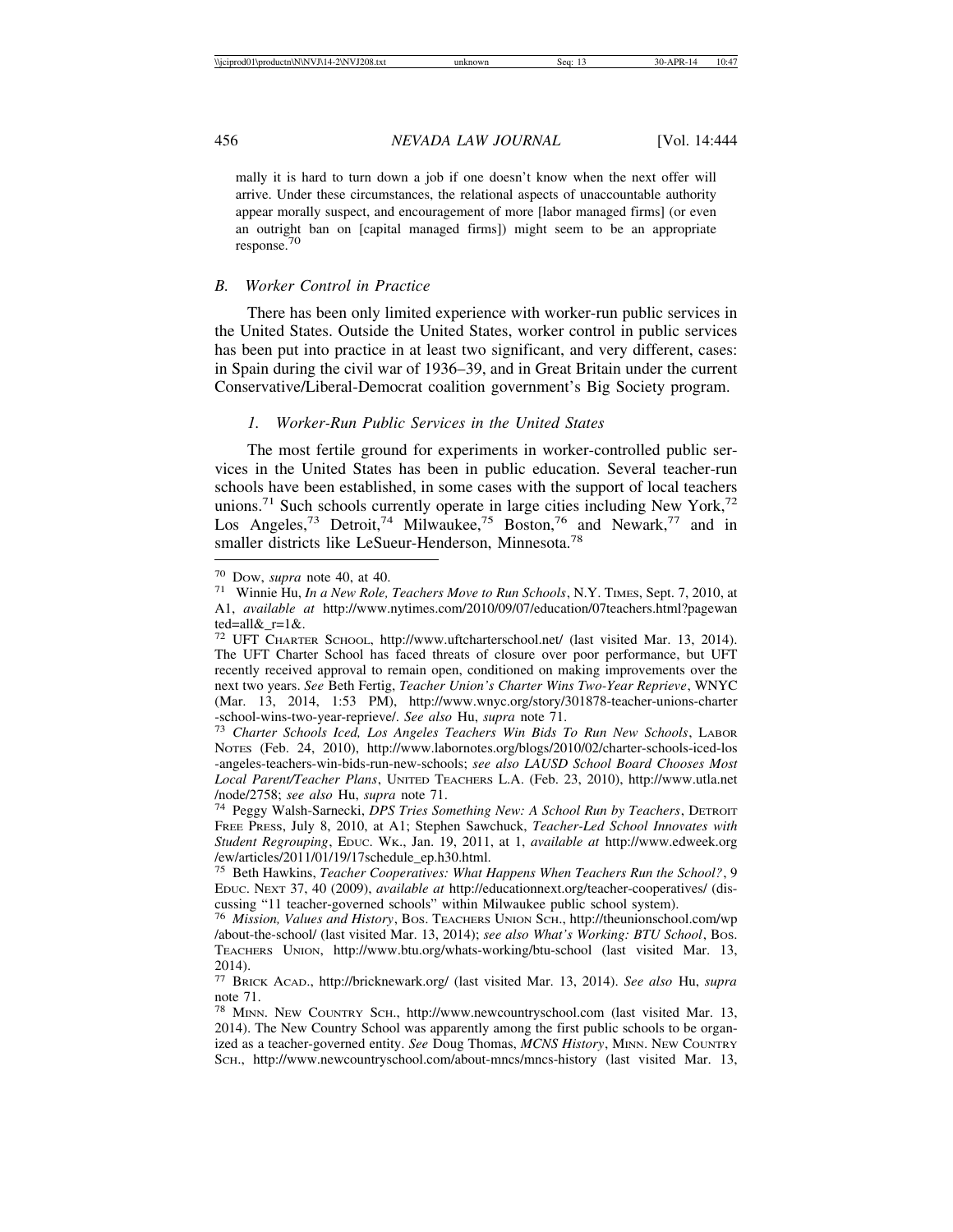One false start in the direction of worker-run public services emerged in New York City in 2010. The New York City Taxi and Limousine Commission  $("TLC")^{79}$  announced a "Group Ride Vehicle Pilot Program," under which private commuter-van services would replace bus lines formerly operated by the Metropolitan Transit Authority (MTA)<sup>80</sup> in Brooklyn and Queens.<sup>81</sup> Transit Workers Union Local 100 ("Local 100"), which represents MTA bus drivers, sought an injunction to halt the pilot program.<sup>82</sup>

Alongside its legal challenge, Local 100 also submitted a proposal to operate its own commuter-van service under the pilot program.<sup>83</sup> The union's plan was to operate the service under a non-profit corporation, TWU Express, and to hire laid-off bus drivers at prevailing union wages.<sup>84</sup> The TLC appeared poised to accept the Local 100 bid.<sup>85</sup> However, shortly after the court denied Local 100's request for an injunction,<sup>86</sup> the union abandoned its plan to operate the commuter-van service. $87$ 

<sup>79</sup> The TLC is the city "agency responsible for licensing and regulating New York City's medallion (yellow) taxicabs, for-hire vehicles (community-based liveries and black cars), commuter vans, paratransit vehicles (ambulettes) and certain luxury limousines." *About TLC*, NYC TAXI & LIMOUSINE COMM'N, http://www.nyc.gov/html/tlc/html/about/about .shtml (last visited Mar. 13, 2014).

<sup>80</sup> The MTA is a public authority established by the State of New York to operate public transportation in the New York City metropolitan region. *The MTA Network: Public Transportation for the New York Region*, MTA, http://www.mta.info/mta/network.htm (last visited Mar. 18, 2014). The MTA's New York City Transit division operates subway and bus services within the city. *Id. PALE 10. 10. 10. 10. 10. 10. 11 N.Y.S.2d 570, 573 (Sup. Ct. 2010); Aaron Rutkoff, <i>Transit**Rutkoff***,** *Transit* 

*Union to Run Vans It Opposes,* WALL ST. J., Aug. 11, 2010, at A18, *available at* http:// online.wsj.com/news/articles/SB10001424052748704164904575421702343430886.<br><sup>82</sup> Samuelson, 911 N.Y.S.2d at 573.

<sup>83</sup> Ari Paul, *TWU Ready to Give Dollar Vans a Ride for the Money: Plan to Offer Competition*, CHIEF-LEADER, Aug. 13, 2010, *available at* http://thechiefleader.com/news/news\_of \_the\_week/twu-ready-to-give-dollar-vans-a-ride-for-the/article\_08c07d34-3885-5063-8017

-7581d0e33d60.html?mode=image&photo=0; Rutkoff, *supra* note 81; Proposal, Transp. Workers Union of Greater N.Y. Local 100 & TWU Local 100 Express, Group Vehicle Ride Program, NYC Taxi and Limousine Commission [hereinafter TWU Proposal] (unpublished manuscript) (copy on file with author). The Local 100 bid provided the initial impetus for this paper. The original plan had been to use Local 100's operation of a commuter van service as a case study in public service syndicalism. As often happens with the best-laid schemes, this one went awry, as Local 100's plan never became a reality.

<sup>84</sup> Paul, *supra* note 83; Rutkoff, *supra* note 81; TWU Proposal, *supra* note 83, at 1, 3–4. <sup>85</sup> Lisa Chow, *Laid Off MTA Bus Drivers Win License to Operate Dollar Vans in Brooklyn*, WNYC NEWS (Aug. 11, 2010), http://www.wnyc.org/story/90753-laid-mta-bus-drivers-win -license-operate-dollar-van-service-brooklyn/; Rutkoff, *supra* note 81. <sup>86</sup> *Samuelson*, 911 N.Y.S.2d at 578. <sup>87</sup> Benjamin Kabak, *TLC Commuter Van Pilot to Launch Monday Sans TWU*, 2ND AVE.

SAGAS (Sept. 9, 2010), http://secondavenuesagas.com/2010/09/09/tlc-commuter-van-pilot -to-launch-monday-sans-twu/. The union's change of heart was apparently motivated by the MTA's rehiring of the laid-off bus drivers, as well as concerns about the financial viability of the plan, and internal disagreement over whether operating a private van service was appropriate for a union representing public transit workers. *See* Ari Paul, *TWU Sends Dollar-Van Plan to Scrap Heap, Citing Start-Up Costs*, CHIEF-LEADER, Sept. 17, 2010, *availa-*

<sup>2014);</sup> Hawkins, *supra* note 75, at 38. It is now part of a network of more than three dozen teacher cooperative schools in ten states affiliated with EdVisions Cooperative. *Network of Schools*, EDVISIONS SCHS., http://edvisionsschools.org/goto/Network\_of\_Schools (last visited Mar. 13, 2014).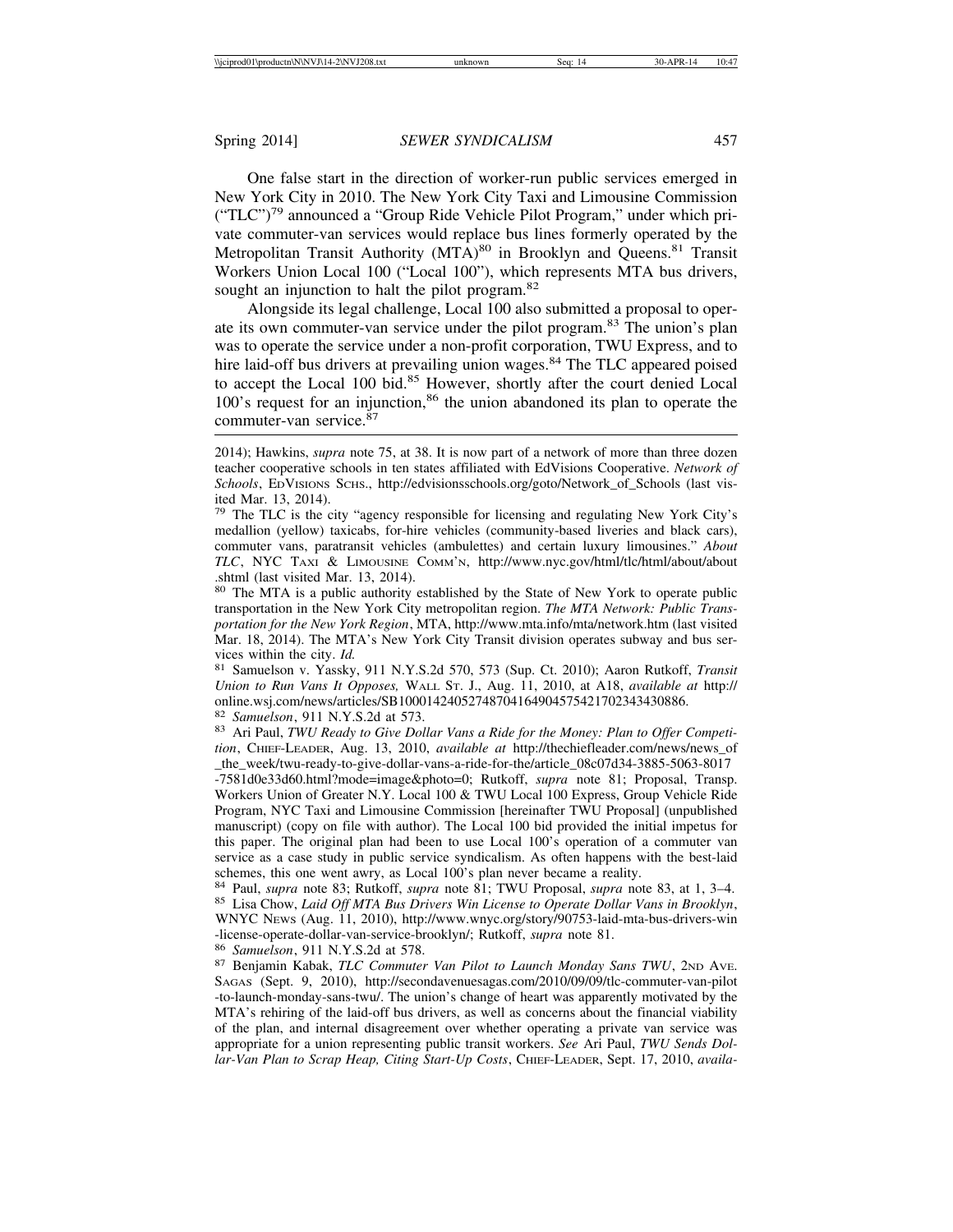## *2. Public Service Syndicalism in Civil War Spain*

A dramatic example of worker control in public services occurred during the Spanish Civil War (1936–39). In Barcelona and the surrounding region, workers assumed control over what had been privately-owned commercial and industrial enterprises, including (but by no means limited to) those engaged in public utilities and services.<sup>88</sup> These included water, gas, and electric utilities;<sup>89</sup> telephone services;<sup>90</sup> railways,<sup>91</sup> ports,<sup>92</sup> and municipal transit;<sup>93</sup> health services; $94$  and even hairdressing shops. $95$ 

Despite its historical significance, the Spanish experience—emerging under the extreme circumstances of wartime, and brought about spontaneously by a working class with a deep and rich anarchist and syndicalist tradition might appear to have limited precedential value in the very different conditions of the United States today. A more recent case, in a social and economic context more closely resembling our own, offers better support for the premise that it may be feasible to implement some form of worker self-management in public services here.

### *3. Public Service Mutuals in Great Britain*

In 2010, the British government launched a new program of "mutualization," under which public service workers would assume managerial responsibility from government authorities. The initiative began with a pilot program under which management of selected service entities was transferred from public authorities to employee-controlled "Pathfinder mutuals."96 The pilot entities

All the top level personnel had left, and the syndical delegation found in the offices only the lawyer instructed to represent the company and to parley with them. . . . [The company's lawyer] received [the delegation] most cordially, declaring that he accepted the new situation, and even

*ble at* http://thechiefleader.com/news/news\_of\_the\_week/twu-sends-dollar-van-plan-to -scrap-heap-citing-start/article\_5998e3e7-47a3-52b7-8fe3-5f74e62bc15c.html.

<sup>88</sup> GASTON LEVAL, COLLECTIVES IN THE SPANISH REVOLUTION 227 (1975); Augustin Souchy, *Collectivizations in Catalonia*, *reprinted in* THE ANARCHIST COLLECTIVES: WORK-ERS' SELF-MANAGEMENT IN THE SPANISH REVOLUTION 1936–1939, *supra* note 55 at 86, 86 [hereinafter *Collectivizations*]; Augustin Souchy, *Workers' Self-Management in Industry*, *reprinted in* THE ANARCHIST COLLECTIVES: WORKERS' SELF-MANAGEMENT IN THE SPANISH REVOLUTION 1936–1939, *supra* note 55 at 78, 78, 82 [hereinafter *Self-Management in Industry*]. In many cases, the workers simply took over operations after the private owners and their managers fled in the wake of fighting. *Self-Management in Industry*, *supra*, at 78. LEVAL, *supra*, at 246 offers a "piquant" anecdote involving assumption of control by workers at the Barcelona tramway system, which had been owned by the General Tramways Company:

that, as a lawyer, he was putting himself at the service of the workers.<br><sup>89</sup> LEVAL, *supra* note 88, at 240; *Collectivizations*, *supra* note 88, at 91.<br><sup>90</sup> Collectivizations, *supra* note 88, at 88.<br><sup>91</sup> LEVAL, *supra* 2010), *available at* https://www.gov.uk/government/news/francis-maude-launches-pathfind er-mutuals.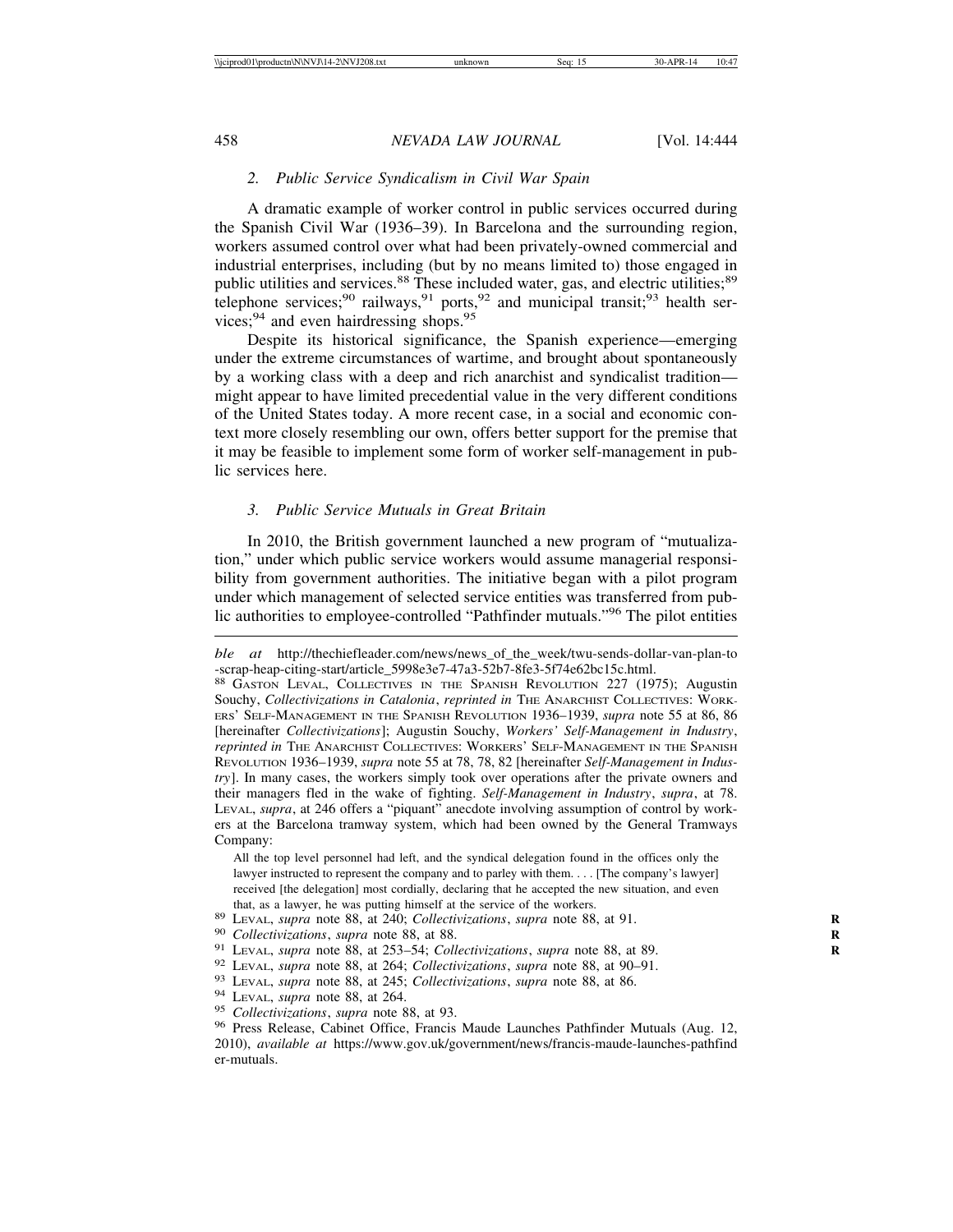"cover a wide variety of sectors, including health, social care, youth services, school support services and further education."<sup>97</sup>

The stated motivation for the program was to "challenge traditional public service structures and unleash the pent-up ideas and innovation that has been stifled by bureaucracy."98 The hope was that the mutual model would "liberate public sector workers and 'introduce radical shifts in ownership, accountability and financing.'"<sup>99</sup> Proponents anticipated that the change would lead to enhanced service quality for users,<sup>100</sup> and enhanced working experiences for employees.<sup>101</sup>

Despite the vaunted benefits for workers, the mutualization plan came under fire from labor unions representing public service employees. In response to the government's announcement of the Pathfinder Mutual program, one union leader asserted, "There is no appetite from the public sector workforce or the public generally for these so-called co-operatives. It is insulting to think that these DIY co-operatives, set up on the cheap, can replace a well-established and joined-up public sector." $102$  In particular, these critics were unpersuaded by the analogy to employee co-operatives in the commercial sector.

To think that cancer treatment can be equated with the values of the retail sector beggers belief. And to keep repeating the words 'John Lewis' as the reasoning for these changes is just mangling and perverting the English language. You go to John Lewis to buy a sofa or a fridge, not to have chemotherapy.<sup>103</sup>

Dismissing claims that the initiative would promote service enhancements and worker autonomy, another union leader contended that, "[t]he coalition's resort to mutuals as an alternative to directly provided public services is largely an attempt to save money on reduced pay, conditions, and pensions."<sup>104</sup>

<sup>&</sup>lt;sup>97</sup> MUTUALS INFORMATION SERVICE, CABINET OFFICE, MUTUAL PATHFINDER PROGRESS REPORT: DECEMBER 2011 2–3 (2011), *available at* http://mutuals.cabinetoffice.gov.uk/docu ments/mutual-pathfinder-progress-report (listing 22 Pathfinder mutuals). *See also* JULIAN LE GRAND, MUTUALS TASK FORCE, PUBLIC SERVICE MUTUALS: THE NEXT STEPS 22–28 (2012), *available at* http://eprints.lse.ac.uk/44579 (discussing public service mutuals established between 2010 and 2012).

<sup>98</sup> Patrick Wintour, *Public Sector Workers Encouraged to form John Lewis-style Co-operatives*, GUARDIAN, Nov. 17, 2010, at 1, *available at* http://www.theguardian.com/politics /2010/nov/17/public-sector-workers-cooperatives-mutuals (quoting Cabinet Office minister Francis Maude).<br><sup>99</sup> Id. (quoting Francis Maude).

<sup>&</sup>lt;sup>100</sup> *See, e.g.*, TIM COOPER, ACCENTURE INST. FOR HIGH PERFORMANCE, THE BENEFIT IS MUTUALS: HARNESSING OLD MODELS OF PUBLIC VALUE IN A NEW AGE OF AUSTERITY 3 (2012), *available at* http://www.accenture.com/SiteCollectionDocuments/PDF/Accenture-The-Benefit-is-Mutuals-Pov.pdf (citing "improve[d] . . . quality of public services"); LE GRAND, *supra* note 97, at 3 (citing increased productivity, innovation, effectiveness, and efficiency as benefits for service users and communities).

<sup>&</sup>lt;sup>101</sup> *See, e.g.*, Coopers, *supra* note 100 (citing greater engagement and motivation as benefits for employees in mutuals); LE GRAND, *supra* note 97, at 3 (citing improved "well-being," **R** "satisfaction," and "working conditions" as benefits for employees).<br><sup>102</sup> Wintour, *supra* note 98 (quoting Unite joint general secretary Tony Woodley).

<sup>&</sup>lt;sup>103</sup> Id.<br><sup>104</sup> Kate Murray, *State of Emergency: Will Employee-Owned Co-Operatives Be Equipped* 

*to Provide Efficient Public Services?*, GUARDIAN, Apr. 20, 2011, at 3, *available at* http:// www.theguardian.com/society/2011/apr/19/mutuals-take-over-public-services (quoting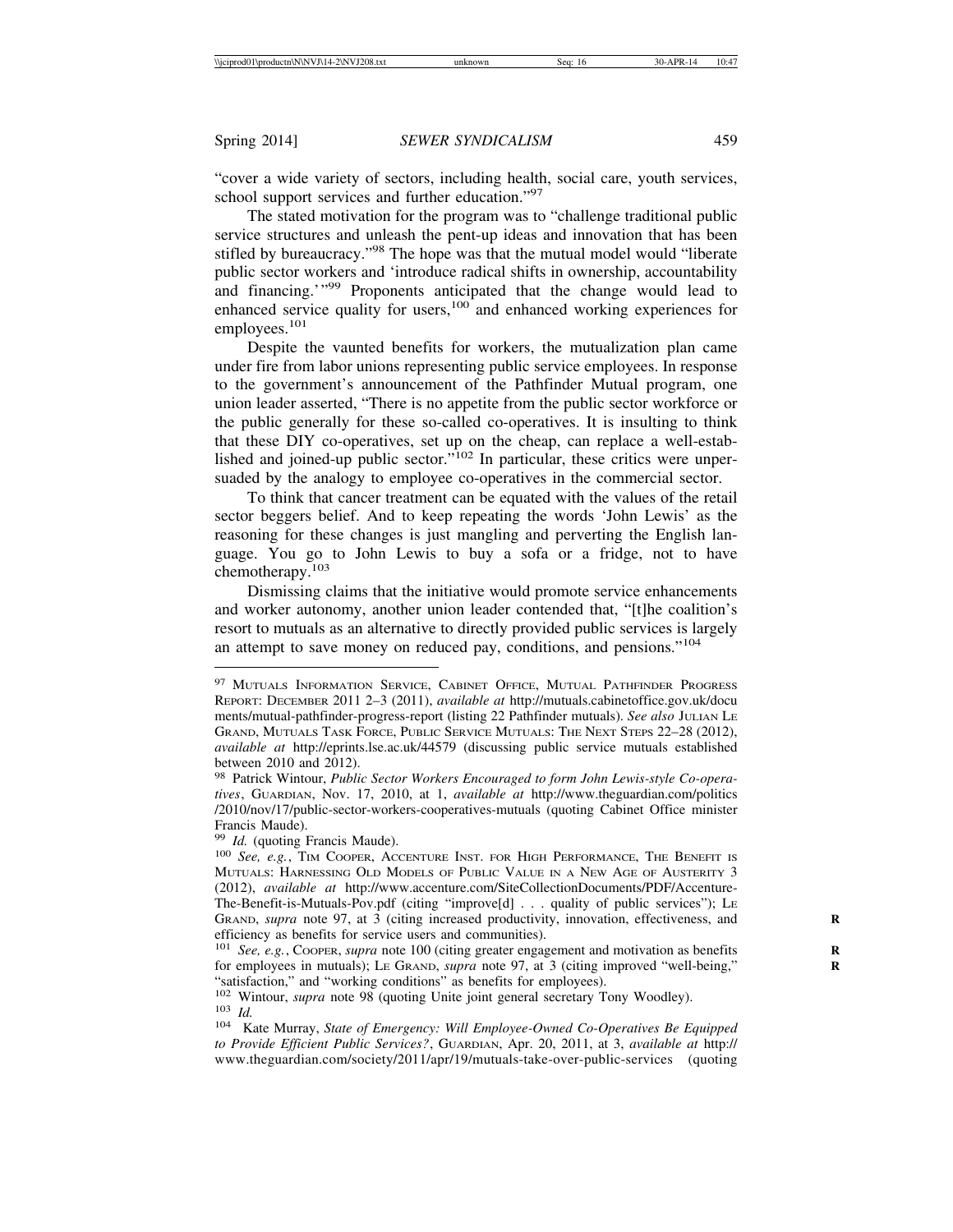For such opponents, the mutualization policy represents little more than an effort to mask Thatcherism with a cooperative face. Behind the rhetoric of social enterprise and worker empowerment they see the same project of dismantling what remains of the welfare state and demolishing what remains of the trade union movement.<sup>105</sup>

Indeed, the Big Society program has roots in efforts, dating back to the 1980s, to identify "alternatives to the central state as the supplier of various types of public goods."106 On the political right, a key proponent was British Conservative Party figure James Douglas, who argued for increasing the role of the so-called "Third Sector" as an alternative to state provision, favored by the social-democratic left, and for-profit enterprise, favored by then-dominant strands of the New Right.<sup>107</sup> He specifically identified "mutual associations" among the Third Sector organizations that could replace government as providers of benefits and services.<sup>108</sup> In this sense, the turn from privatization to mutualization does not represent a repudiation of Thatcherism, so much as a continuation of its core project—disabling "source[s] of countervailing power in the state"<sup>109</sup>—by other means.<sup>110</sup>

Labor opposition also reflected concerns about the material impact of mutualization on pay, benefits, and job security for service workers. Specifically, while pensions for existing workers will be unaffected by the move from

<sup>106</sup> Ware, *supra* note 105, at 82.

Heather Wakefield, head of local government for Unison, a health and local government workers union).

<sup>105</sup> *See* Andrew Gamble, *The Free Economy and the Strong State: The Rise of the Social Market Economy*, 16 SOCIALIST REG. 1, 14–16 (1979) (discussing "the political onslaught on social democracy and its main organizational support, the trade unions" as a key element of neo-liberal ideology and policy); Alan Ware, *The Big Society and Conservative Politics: Back to the Future or Forward to the Past?*, 82 POL. Q. 82, 83–84 (2011) (noting the Thatcher government's goal of "tr[ying] to reduce the power of a whole range of intermediate organisations," including unions).

<sup>107</sup> *Id.*

<sup>108</sup> *Id. See also* Johnston Birchall, *The Big Society and the 'Mutualisation' of Public Services: A Critical Commentary*, 82 POL. Q. 145, 145–46 (2012) ("[T]he idea of devolving provision of public services to organisations owned variously by employees, service users and local communities has been on the political agenda since the mid-1980s under the previous Conservative government headed by Margaret Thatcher and then by John Major."). The "New Labour" government of the 1990s also embraced a "new mutualism" under which control of formerly-nationalized services was transferred to non-governmental bodies with employee participation. *Id.* at 145–46 (discussing community-employee trusts in healthcare and leisure services); Jane Wills, *A Stake in Place? The Geography of Employee Ownership and Its Implications for a Stakeholding Society*, 23 TRANSACTIONS INST. BRIT. GEOGRA-PHERS 79, 79, 81 (1998) (discussing employee and employee-management buyouts in coal, bus, and railway maintenance sectors).

<sup>109</sup> Ware, *supra* note 105, at 85; Gamble, *supra* note 105, at 14–16, 19–20 (noting importance to the neo-liberal "social market strategy" of action by the Thatcherite "strong state" to "intimidate and demoralize the labour movement, so weaking its political opposition").

<sup>&</sup>lt;sup>110</sup> Indeed, at least some mutualization advocates recognized that "the perception that supporting the transition to the mutuals model constitutes privatization via another route" represented a potential political threat to the government's program. COOPER, *supra* note 100*,* at 6 (warning that "the competitive dynamics of the market in which [mutuals] are operating may be complicated by government attempts . . . to protect smaller players from acquisition by larger incumbents for political reasons").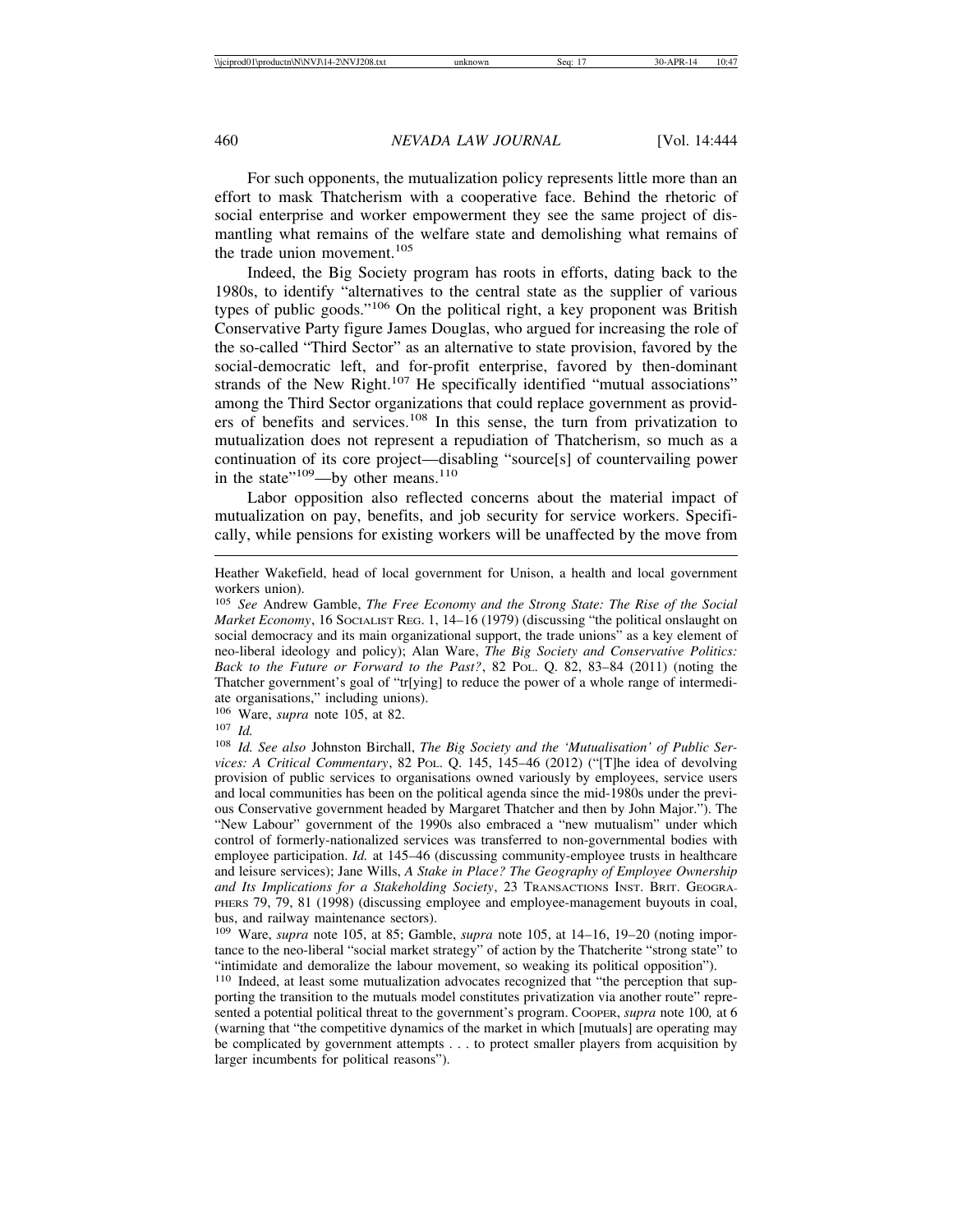government employment to the mutual setting, new employees will not enjoy such protection.<sup> $111$ </sup> In addition, without policies and practices in place to ensure access to capital, cultivation of management capacities, and other supportive resources, there are concerns about the ability of employee mutuals to survive in competition with larger, better-capitalized market participants.<sup>112</sup>

V. TOWARD A LEGAL FRAMEWORK FOR PUBLIC SERVICE SYNDICALISM

Radical forms of worker control "tend to arise 'spontaneously,' without conscious preparation."<sup>113</sup>

Historically, worker control emerges in the wake of a "major crisis" through the autonomous effort of workers already exhibiting "a high level of independent organization."114 The case of worker-run public services in Civil War-era Spain exemplifies this pattern.

Yet, the case of public service mutuals in Britain suggests the possibility of promoting some form of worker self-management in public services through deliberate policy and legal intervention. The British case further suggests that experiments in worker-controlled public services may be politically feasible in the United States as well.

A legal framework to promote worker self-management in public services could entail a mix of preferences in favor of worker-run service contractors, along with educational and training programs, and financial support for workerrun entities. This framework draws on existing policy in the area of government contracts, as well as past practices and proposed legislation aimed at supporting worker ownership in the manufacturing sector.

When contracting for goods and services, government at the federal, state, and local levels commonly grants preferences in favor of certain bidders to promote social policy goals. Preferences in favor of small businesses—predicated on beliefs about the significance of small business for maintaining a "competitive free-enterprise system," promoting entrepreneurship and innova-

<sup>111</sup> Birchall, *supra* note 108, at 155; *but see* LE GRAND, *supra* note 97, at 14 (citing "US evidence" that "employee-owners generally do not sacrifice pay or benefits . . . and . . . are more likely . . . to have diversified retirement plans").

<sup>112</sup> Birchall, *supra* note 108, at 155–56; COOPER, *supra* note 100*,* at 6; JONATHAN BLAND, CO-OPERATIVES UK, TIME TO GET SERIOUS: INTERNATIONAL LESSONS FOR DEVELOPING PUBLIC SERVICE MUTUALS 19–22 (2011) (discussing importance of access to capital, successful organizational models, and other forms of legal and logistical support as factors in success of public service mutuals, and noting that "[t]he UK policy context does not emerge particularly well from the comparison with" similar programs in other European countries); LE GRAND, *supra* note 97, at 20–21, 33–34 (describing "Social Enterprise Investment Fund" and "Mutuals Support Programme" intended to support financial and human capital capacities of new mutuals and recommending further efforts in that regard).

<sup>113</sup> Cohen, *supra* note 58, at 54. By way of example, Cohen cites the emergence of workers councils during the events of May 1968 in France, a development that was "spontaneous in the sense that the official parties and unions never took the initiative." *Id*. (quoting Daniel Singer).

<sup>114</sup> Gluckstein, *supra* note 58.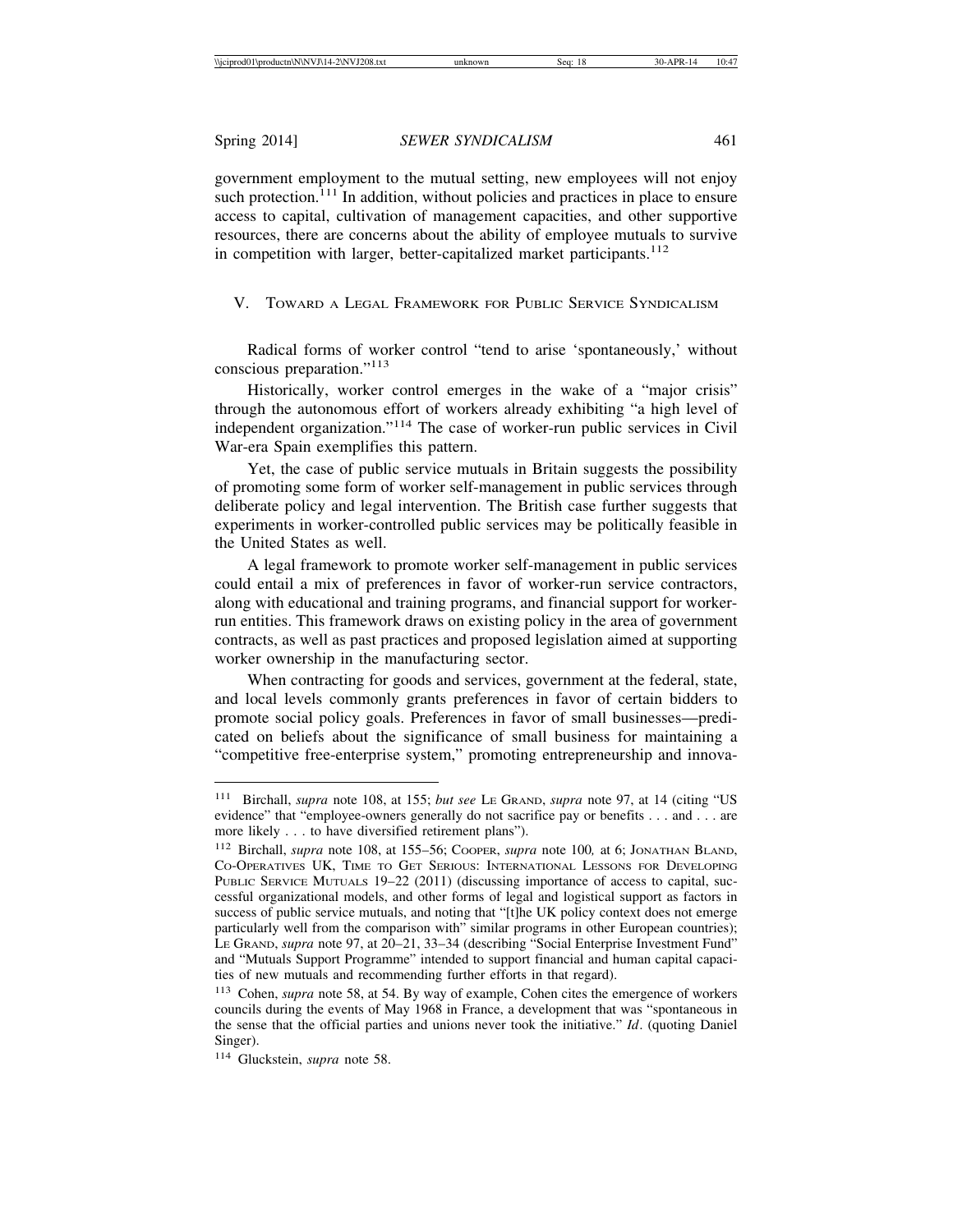tion, and spurring job creation<sup>115</sup>—are well established and enjoy substantial popular support.<sup>116</sup> Preferences in favor of minority- or female-owned businesses have been used as a tool for promoting equal economic opportunity.<sup>117</sup> State and municipal governments grant preferences for businesses that are locally-based or employ local residents, to foster the development and stability of local economies. $118$ 

In similar fashion, state and local governments could enact preferences in favor of worker-controlled entities when contracting for public services.<sup>119</sup> Indeed, such preference would also advance the same policy goals underlying existing preferences for small, local, and minority- or female-owned businesses. By their nature, public service syndicates would be locally-based small enterprises, employing local residents, because "women and African Americans constitute a disproportionately large share of the state and local public-sector workforce,"<sup>120</sup> policies favoring public service syndicates would also promote affirmative action goals. At the same time, unlike traditional preferences, public service syndicalism would also promote workplace democracy and worker empowerment.

Another way to support worker self-management in public services is through education and outreach to raise awareness of this model among workers and the general public, and technical assistance for workers starting or run-

<sup>115</sup> Mirit Eyal-Cohen, *Down-Sizing the "Little Guy" Myth in Legal Definitions*, 98 IOWA L. REV. 1041, 1048–60 (2013) (discussing common justifications for policies favoring small business).

<sup>116</sup> *See id.* at 1078 ("The U.S. government has a long-established policy favoring small business by preferentially allocating government contracts to such entities."); Max V. Kidalov, *Small Business Contracting in the United States and Europe: A Comparative Assessment*, 40 PUB. CONT. L.J. 443, 445–46 (2011) ("Throughout the twentieth and the early twenty-first centuries, the United States has been a global leader in small businessfriendly procurement policies.").

<sup>117</sup> *See* Clark D. Cunningham et al., *Passing Strict Scrutiny: Using Social Science to Design Affirmative Action Programs*, 90 GEO. L.J. 835, 841–42 (2002).

<sup>118</sup> *See* Norman R. Williams, *Taking Care of Ourselves: State Citizenship, the Market, and the State*, 69 OHIO ST. L.J. 469, 493–99 (2008) (offering an "investment capture" theory in support of resident preferences in government procurement policies).

<sup>119</sup> *See* United States Employee Ownership Bank Act, S. 3419, 112th Cong. § 5 (2012) (amending the Worker Adjustment and Retraining Notification Act, 29 U.S.C. § 2102, to grant employees a "right of first refusal" to acquire a facility slated for closing). The US Employee Ownership Bank Act and the Worker Ownership, Readiness, and Knowledge Act ("WORK Act"), were introduced by Sen. Bernard Sanders (I-VT) to promote worker ownership and control in the private sector. *Senator Sanders Introduces Bills to Support Employee Ownership*, VT. EMP. OWNERSHIP CENTER, www.veoc.org/node/68 (last visited Mar. 13, 2014). Both bills died in committee. *S. 3419 (112th): United States Employee Ownership Bank Act*, GOVTRACK.US, https://www.govtrack.us/congress/bills/112/s3419 (last visited Mar. 13, 2014); *S. 3421 (112th): WORK Act*, GOVTRACK.US, https://www.govtrack.us/con gress/bills/112/s3421 (last visited Mar. 13, 2014). The prospects of enacting such legislation at the federal level are exceedingly dim. However, these bills offer an instructive model for potential state legislation or municipal ordinances to promote worker self-management in public services.

<sup>&</sup>lt;sup>120</sup> DAVID COOPER ET AL., ECON. POL'Y INST., BRIEFING PAPER NO. 339, THE PUBLIC-SEC-TOR JOBS CRISIS: WOMEN AND AFRICAN AMERICANS HIT HARDEST BY JOB LOSSES IN STATE AND LOCAL GOVERNMENTS 2 (2012), *available at* http://www.epi.org/publication/bp339 -public-sector-jobs-crisis/.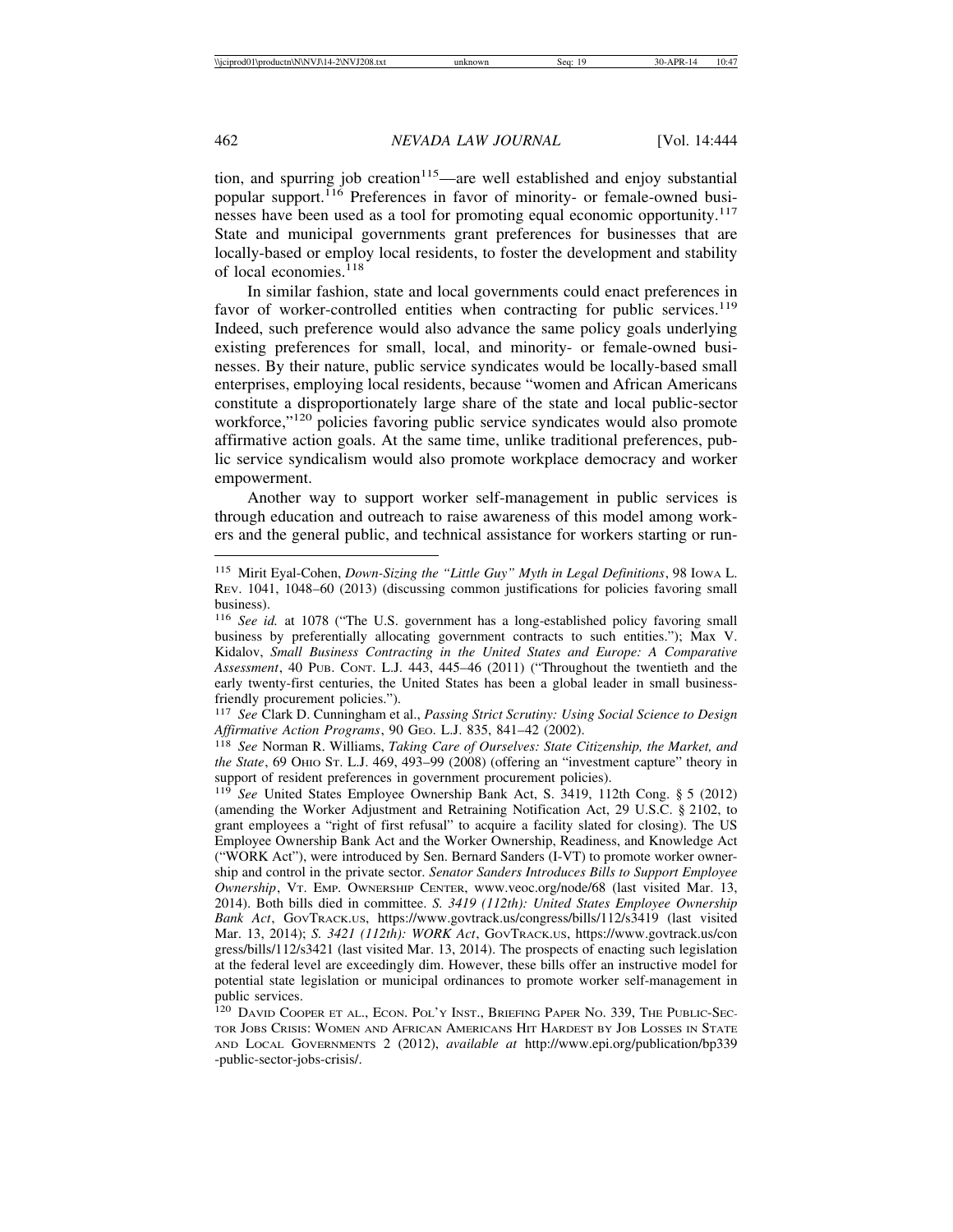ning public service syndicates. At least in the early stages, state and local governments can provide these resources, either directly or through grants to  $\frac{1}{2}$  non-governmental organizations.<sup>121</sup> As with contracting preferences, this would not represent a radically new policy or government role, but rather a refocusing of existing programs to include support for worker-controlled enterprises. As a network of public service syndicates develops, they will be able to take on this role themselves, sharing information and advice based on their own experiences.

Government can also provide direct loans, loan guarantees, or other forms of financial assistance for public service syndicates.122 Once again, there is precedent for this government role, for example in government programs that provide start-up loans for small businesses.<sup>123</sup> Indeed, state and local governments have facilitated worker buyouts of private firms through loans and loan guarantees.<sup>124</sup>

Finally, tax law represents another vehicle by which government can support worker self-management in public services. Federal and state governments can offer tax incentives for transferring managerial control<sup>125</sup> in existing entities to workers,<sup>126</sup> and accord preferential tax treatment for public service syndicates.

 $125$  The proposal here is agnostic on the question of ownership as distinct from managerial control. Ownership of assets might remain in government hands, which would alleviate one of the common impediments to acquisition by workers. Alternatively, assets might be owned by a form of community trust. *See* Casebeer, *supra* note 4, at 10–11. Or workers might acquire the assets, in which case a cooperative structure, rather than one based on individual

share ownership, would be preferable. *See* Dow, *supra* note 40, at 73. 126 *See* I.R.C. § 4975(e)(7) (2012) (defining "employee stock ownership plan"); I.R.C. § 409 (2012) (establishing "[q]ualifications for tax credit employee stock ownership plans"). *See* DOW, *supra* note 40, at 76–83. Proponents have commonly cited economic democracy and broader wealth distribution as justifications for according favorable legal treatment to ESOPs. *See* Michael W. Melton, *Demythologizing ESOPs*, 45 TAX L. REV. 363, 366 (1990); Sean M. Anderson, *Risky Retirement Business: How ESOPs Harm the Workers They Are Supposed to Help*, 41 LOY. U. CHI. L.J. 1, 23 (2009). Anderson observes that more recent arguments in favor of ESOPs emphasize enhanced worker satisfaction, reduced labor-management conflict, and increased productivity, rather than economic democracy and equality.

<sup>121</sup> *See* Worker Ownership, Readiness, and Knowledge Act or WORK Act, S. 3421, 112th Cong.  $\S\S 2(c)(1)-(2)$ , (d) (2012) (establishing program within US Department of Labor to provide education, outreach, technical assistance, and training to support the creation of worker-owned enterprises, and providing for grants to fund such efforts).

<sup>122</sup> *See* United States Employee Ownership Bank Act, S. 3419, 112th Cong. § 4 (2012) (establishing a unit within the US Treasury Department to provide loans for employee buyouts of existing private firms).

<sup>123</sup> *See, e.g.*, *SBA Loan Programs*, U.S. SMALL BUS. ADMIN., http://www.sba.gov/loan programs (last visited Mar. 13, 2014).<br> $124 \text{ See}$  Dow, *sunra* note 40, at 9: Jo

See Dow, *supra* note 40, at 9; JOHN G. RAPPA, CONN. GEN. ASSEMBLY, OFF. LEGIS. RES., EMPLOYEE BUYOUT FINANCING (2002), *available at* http://www.cga.ct.gov/2002/rpt /2002-R-0643.htm (reviewing financial and technical support by federal, state, and local governments for employee buyouts); Ohio Employee Ownership Center, *Shutdowns, Buyouts, and Jobs: It's Time to Recognize Employee and Community Rights*, OWNERS AT WORK, Summer 1997, at 1–6 ("[P]ublic sector loans, loan guarantees, and/or interest rate buydowns have been key to the success of more than 20 employee buyouts that averted shutdowns in [Ohio]."); *Loan Guarantee Approved for Buyout of Maine Clothier*, BANGOR DAILY NEWS, May 2, 1991, at 20 (reporting on loan guarantee provided by Finance Authority of Maine for employee buyout).